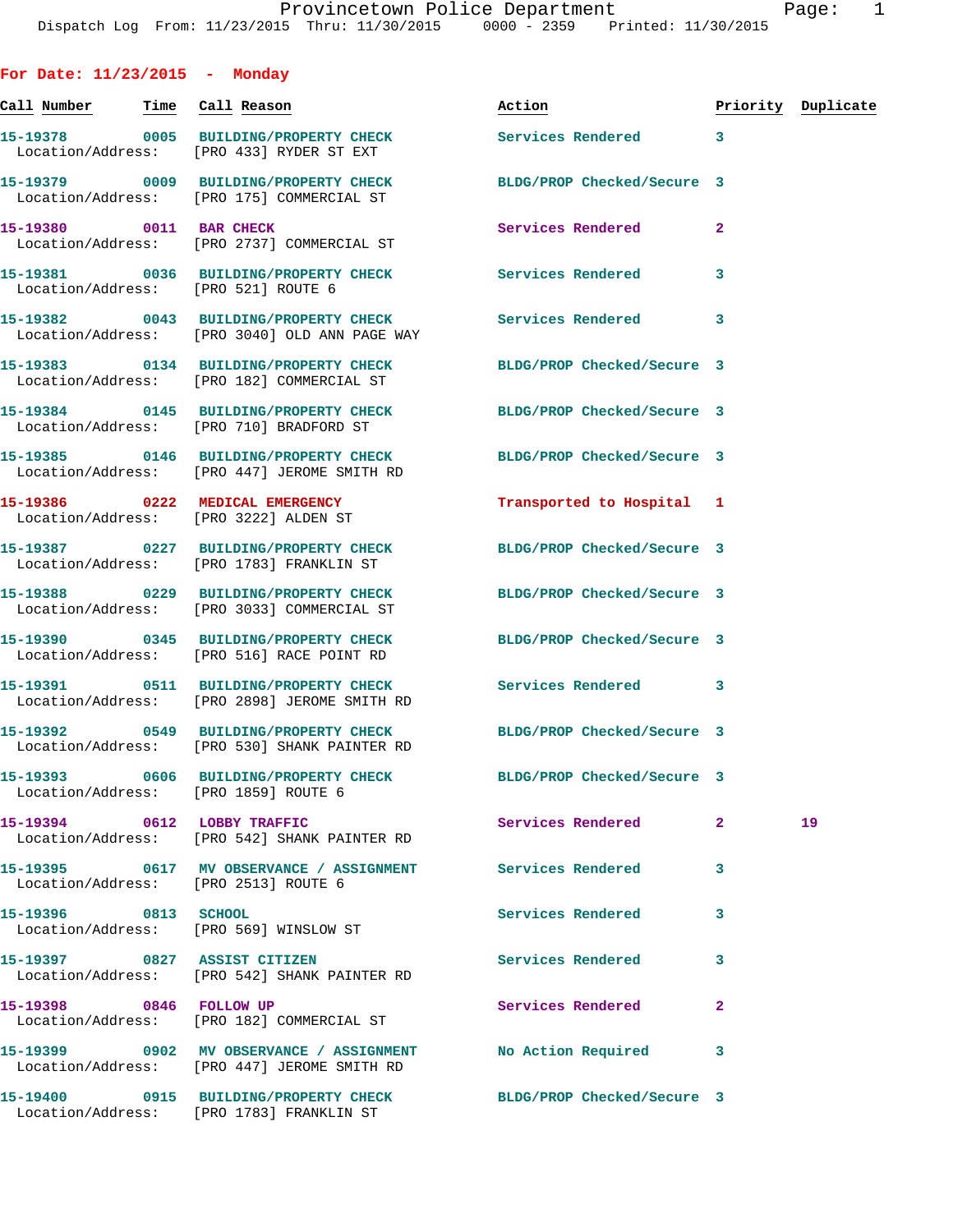|                                                       |                                                                                                                  | Provincetown Police Department                                                                                                                                                                                                | Page: 2        |
|-------------------------------------------------------|------------------------------------------------------------------------------------------------------------------|-------------------------------------------------------------------------------------------------------------------------------------------------------------------------------------------------------------------------------|----------------|
|                                                       | Dispatch Log From: 11/23/2015 Thru: 11/30/2015 0000 - 2359 Printed: 11/30/2015                                   |                                                                                                                                                                                                                               |                |
|                                                       | 15-19401 0933 FOLLOW UP<br>Location/Address: [PRO 542] SHANK PAINTER RD                                          | FOLLOW UP AND THE RESIDENCE OF A STRIKE AND THE RESIDENCE OF A STRIKE OF THE RESIDENCE OF A STRIKE OF THE RESIDENCE OF A STRIKE OF THE RESIDENCE OF A STRIKE OF THE RESIDENCE OF A STRIKE OF THE RESIDENCE OF A STRIKE OF THE | $\overline{2}$ |
|                                                       | 15-19402 0947 WIRES DOWN Services Rendered 2<br>Location/Address: [PRO VNEW] HOWLAND ST                          |                                                                                                                                                                                                                               |                |
|                                                       | 15-19403 1002 MV OBSERVANCE / ASSIGNMENT No Action Required 3<br>Location/Address: [PRO 3430] COMMERCIAL ST      |                                                                                                                                                                                                                               |                |
|                                                       | 15-19404 1006 FIRST AID ONLY <b>Services Rendered</b> 1<br>Location/Address: [PRO 965] KIMBERLY LN               |                                                                                                                                                                                                                               |                |
|                                                       | 15-19405 1008 SERVICE CALL<br>Location/Address: [PRO 542] SHANK PAINTER RD                                       | <b>SPOKEN TO</b>                                                                                                                                                                                                              | $\mathbf{3}$   |
| Refer To Arrest: 15-332-AR                            | 15-19407 1045 MV STOP<br>Location/Address: [PRO 2479] ROUTE 6                                                    | Arrest(s) Made                                                                                                                                                                                                                | $\mathbf{3}$   |
|                                                       | 15-19408 1117 BUILDING/PROPERTY CHECK BLDG/PROP Checked/Secure 3<br>Location/Address: [PRO 3033] COMMERCIAL ST   |                                                                                                                                                                                                                               |                |
|                                                       | 15-19409 1130 BUILDING/PROPERTY CHECK Services Rendered 3<br>Location/Address: [PRO 3033] COMMERCIAL ST          |                                                                                                                                                                                                                               |                |
| Location/Address: [PRO 521] ROUTE 6                   | 15-19410 1138 BUILDING/PROPERTY CHECK BLDG/PROP Checked/Secure 3                                                 |                                                                                                                                                                                                                               |                |
|                                                       |                                                                                                                  | Could Not Locate 3                                                                                                                                                                                                            |                |
| 15-19412 1228 FOLLOW UP<br>Location/Address: COURT ST |                                                                                                                  | Could Not Locate                                                                                                                                                                                                              | $\mathbf{2}$   |
|                                                       | 15-19413 1336 FOUND MENS GLD RING Services Rendered 3<br>Location/Address: [PRO 3296] SHANK PAINTER RD           |                                                                                                                                                                                                                               |                |
| Location/Address: [PRO 2521] ROUTE 6                  | 15-19414 1339 MV OBSERVANCE / ASSIGNMENT Services Rendered 3                                                     |                                                                                                                                                                                                                               |                |
| 15-19415 1352 COURT                                   | Location: [ORL] ORLEANS DISTRICT COURT                                                                           | Taken/Referred to Other 3                                                                                                                                                                                                     |                |
|                                                       | 15-19416 1405 BUILDING/PROPERTY CHECK BLDG/PROP Checked/Secure 3<br>Location/Address: [PRO 447] JEROME SMITH RD  |                                                                                                                                                                                                                               |                |
|                                                       | 15-19417 1406 SERVE SUMMONS<br>Location/Address: [PRO 361] COMMERCIAL ST                                         | Could Not Locate 3                                                                                                                                                                                                            |                |
|                                                       | 15-19418 1703 VOLUNTARY TRANSPORT<br>Location/Address: [PRO 3906] RACE POINT RD                                  | Transported to Hospital 1                                                                                                                                                                                                     |                |
|                                                       | 15-19420 1734 MV OBSERVANCE / ASSIGNMENT Services Rendered 3<br>Location/Address: BRADFORD ST + STANDISH ST      |                                                                                                                                                                                                                               |                |
|                                                       | 15-19421 1753 VERBAL HEADLIGHT<br>Location/Address: [PRO 2577] BRADFORD ST                                       | VERBAL WARNING 3                                                                                                                                                                                                              |                |
|                                                       | 15-19423 1811 911 MISDIAL<br>Location/Address: [PRO 3222] ALDEN ST                                               | Services Rendered 1                                                                                                                                                                                                           |                |
|                                                       | 15-19424 1826 BUILDING/PROPERTY CHECK BLDG/PROP Checked/Secure 3<br>Location/Address: [PRO 1638] COMMERCIAL ST   |                                                                                                                                                                                                                               |                |
| Location/Address: SHANK PAINTER RD                    | 15-19425 1827 MV OBSERVANCE / ASSIGNMENT Services Rendered 3                                                     |                                                                                                                                                                                                                               |                |
|                                                       | 15-19426 1847 BUILDING/PROPERTY CHECK BLDG/PROP Checked/Secure 3<br>Location/Address: [PRO 3259] MACMILLAN WHARF |                                                                                                                                                                                                                               |                |
|                                                       | 15-19427 1854 ABDOMINAL PAIN//TRANSPORT                                                                          | Transported to Hospital 1                                                                                                                                                                                                     |                |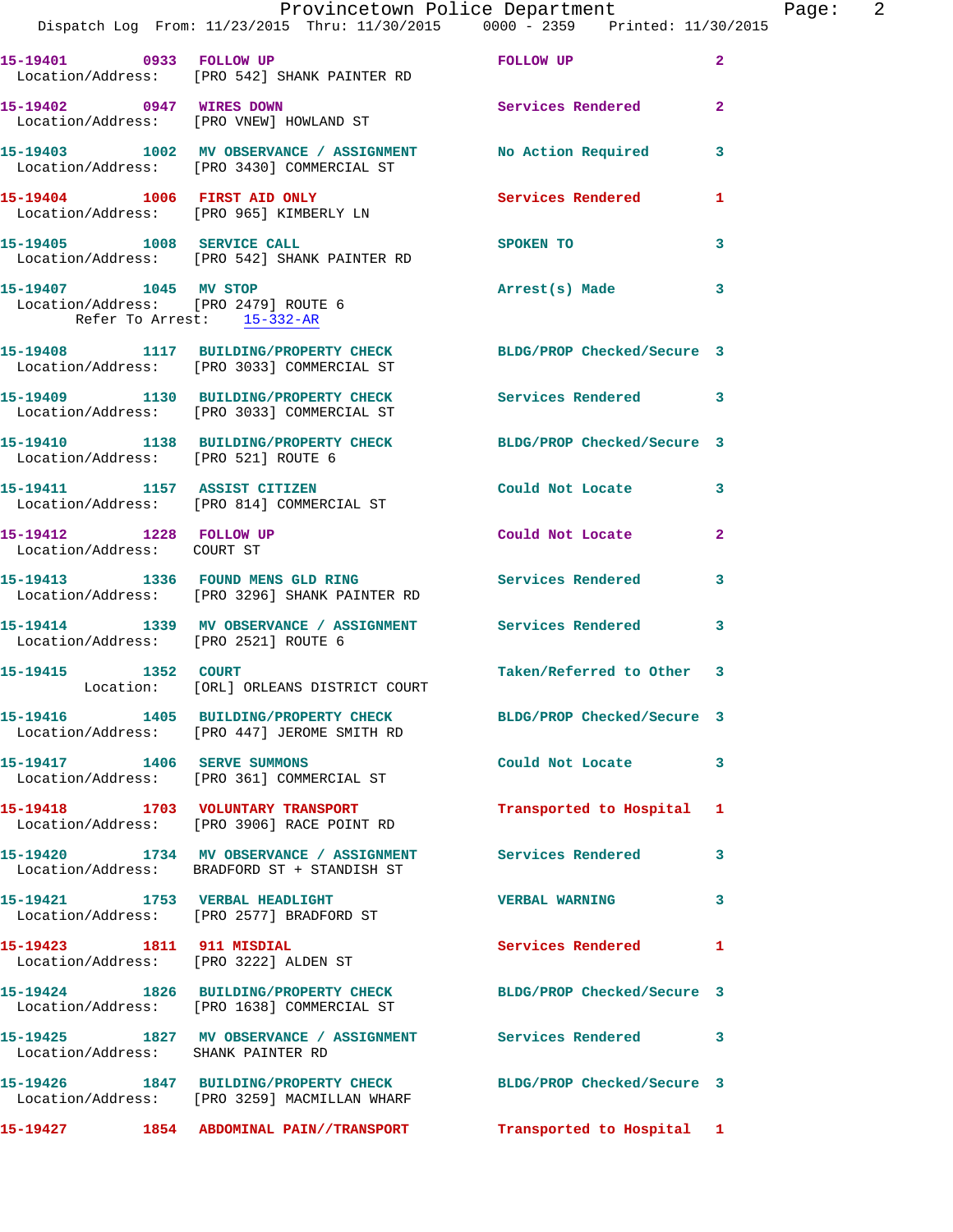| Dispatch Log From: 11/23/2015 Thru: 11/30/2015 0000 - 2359 Printed: 11/30/2015<br>Location/Address: [PRO 440] HARRY KEMP WAY<br>15-19428 1857 SOB/TRANSPORT<br>Transported to Hospital 1<br>Location/Address: [PRO 3222] ALDEN ST<br>15-19429 1857 DISORDERLY<br><b>GONE ON ARRIVAL</b><br>$\overline{2}$<br>Location/Address: [PRO 1174] WINTHROP ST<br>15-19430 2006 BUILDING/PROPERTY CHECK BLDG/PROP Checked/Secure 3<br>Location/Address: [PRO 519] RACE POINT RD<br>15-19431 2115 SOB/ASSIST<br>Services Rendered 1<br>Location/Address: [PRO 3222] ALDEN ST<br>15-19432 2131 BUILDING/PROPERTY CHECK BLDG/PROP Checked/Secure 3<br>Location/Address: [PRO 2206] COMMERCIAL ST<br>15-19433 2245 911 GENERAL<br>Services Rendered 1<br>Location/Address: [PRO 3222] ALDEN ST<br>15-19434 2342 BUILDING/PROPERTY CHECK BLDG/PROP Checked/Secure 3 |  |
|-------------------------------------------------------------------------------------------------------------------------------------------------------------------------------------------------------------------------------------------------------------------------------------------------------------------------------------------------------------------------------------------------------------------------------------------------------------------------------------------------------------------------------------------------------------------------------------------------------------------------------------------------------------------------------------------------------------------------------------------------------------------------------------------------------------------------------------------------------|--|
|                                                                                                                                                                                                                                                                                                                                                                                                                                                                                                                                                                                                                                                                                                                                                                                                                                                       |  |
|                                                                                                                                                                                                                                                                                                                                                                                                                                                                                                                                                                                                                                                                                                                                                                                                                                                       |  |
|                                                                                                                                                                                                                                                                                                                                                                                                                                                                                                                                                                                                                                                                                                                                                                                                                                                       |  |
|                                                                                                                                                                                                                                                                                                                                                                                                                                                                                                                                                                                                                                                                                                                                                                                                                                                       |  |
|                                                                                                                                                                                                                                                                                                                                                                                                                                                                                                                                                                                                                                                                                                                                                                                                                                                       |  |
|                                                                                                                                                                                                                                                                                                                                                                                                                                                                                                                                                                                                                                                                                                                                                                                                                                                       |  |
|                                                                                                                                                                                                                                                                                                                                                                                                                                                                                                                                                                                                                                                                                                                                                                                                                                                       |  |
|                                                                                                                                                                                                                                                                                                                                                                                                                                                                                                                                                                                                                                                                                                                                                                                                                                                       |  |
| Location/Address: [PRO 512] PRINCE ST                                                                                                                                                                                                                                                                                                                                                                                                                                                                                                                                                                                                                                                                                                                                                                                                                 |  |
| 3<br>Location/Address: HOWLAND ST + BRADFORD ST                                                                                                                                                                                                                                                                                                                                                                                                                                                                                                                                                                                                                                                                                                                                                                                                       |  |
| 15-19436 2356 BUILDING/PROPERTY CHECK BLDG/PROP Checked/Secure 3<br>Location/Address: [PRO 530] SHANK PAINTER RD                                                                                                                                                                                                                                                                                                                                                                                                                                                                                                                                                                                                                                                                                                                                      |  |
| For Date: $11/24/2015$ - Tuesday                                                                                                                                                                                                                                                                                                                                                                                                                                                                                                                                                                                                                                                                                                                                                                                                                      |  |

|                                     | Location/Address: [PRO 2577] BRADFORD ST                                                                          |                     |                |    |
|-------------------------------------|-------------------------------------------------------------------------------------------------------------------|---------------------|----------------|----|
|                                     | 15-19438 0015 LOBBY TRAFFIC<br>Location/Address: [PRO 542] SHANK PAINTER RD                                       | Services Rendered 2 |                | 14 |
|                                     | 15-19439 0026 BUILDING/PROPERTY CHECK BLDG/PROP Checked/Secure 3<br>Location/Address: [PRO 3489] COMMERCIAL ST    |                     |                |    |
|                                     | 15-19440 0048 MV OBSERVANCE / ASSIGNMENT Services Rendered 3<br>Location/Address: [PRO 3231] BRADFORD ST          |                     |                |    |
|                                     | 15-19441 0122 BUILDING/PROPERTY CHECK BLDG/PROP Checked/Secure 3<br>Location/Address: [PRO 1783] FRANKLIN ST      |                     |                |    |
|                                     | 15-19442 0128 BUILDING/PROPERTY CHECK BLDG/PROP Checked/Secure 3<br>Location/Address: [PRO 182] COMMERCIAL ST     |                     |                |    |
|                                     | 15-19443 0155 BUILDING/PROPERTY CHECK BLDG/PROP Checked/Secure 3<br>Location/Address: [PRO 1778] SHANK PAINTER RD |                     |                |    |
|                                     | 15-19444 0157 BUILDING/PROPERTY CHECK BLDG/PROP Checked/Secure 3<br>Location/Address: [PRO 545] SHANK PAINTER RD  |                     |                |    |
|                                     | 15-19445 0301 BUILDING/PROPERTY CHECK BLDG/PROP Checked/Secure 3<br>Location/Address: [PRO 3033] COMMERCIAL ST    |                     |                |    |
|                                     | 15-19446 0358 BUILDING/PROPERTY CHECK BLDG/PROP Checked/Secure 3<br>Location/Address: [PRO 516] RACE POINT RD     |                     |                |    |
|                                     | 15-19447 0426 BUILDING/PROPERTY CHECK BLDG/PROP Checked/Secure 3<br>Location/Address: [PRO 710] BRADFORD ST       |                     |                |    |
| Location/Address: [PRO 521] ROUTE 6 | 15-19448 0436 BUILDING/PROPERTY CHECK Services Rendered                                                           |                     | 3              |    |
|                                     | Location/Address: [PRO 539] SHANK PAINTER RD                                                                      |                     | $\overline{2}$ |    |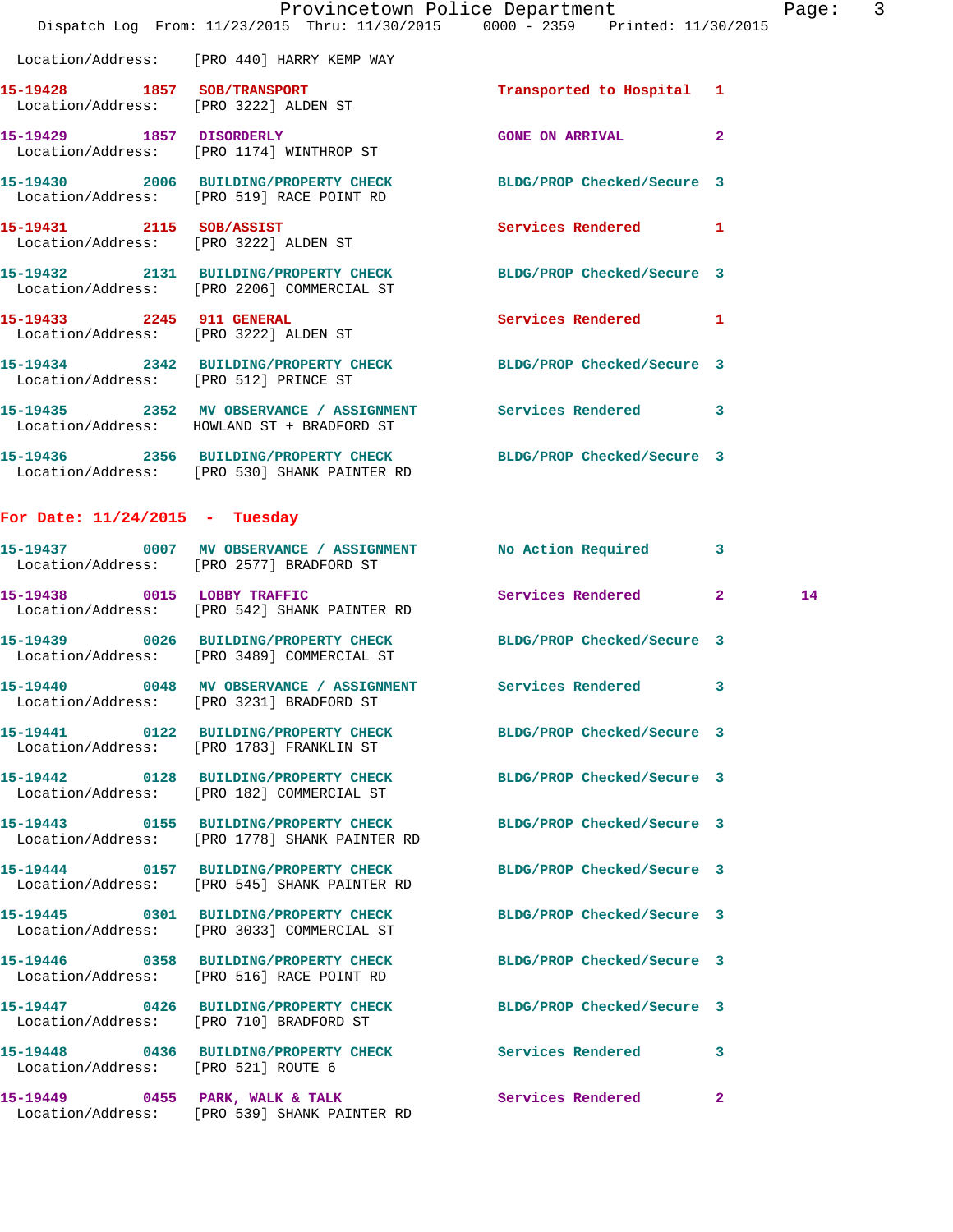|                                                                       | Dispatch Log From: 11/23/2015 Thru: 11/30/2015 0000 - 2359 Printed: 11/30/2015                                 | Provincetown Police Department | Page: 4                 |  |
|-----------------------------------------------------------------------|----------------------------------------------------------------------------------------------------------------|--------------------------------|-------------------------|--|
| Location/Address: ROUTE 6 + SNAIL RD                                  | 15-19450 0524 MV OBSERVANCE / ASSIGNMENT No Action Required 3                                                  |                                |                         |  |
| 15-19451 0603 MV STOP                                                 | Location/Address: ROUTE 6 + SNAIL RD                                                                           | VERBAL WARNING 3               |                         |  |
|                                                                       | 15-19452 0606 BUILDING/PROPERTY CHECK BLDG/PROP Checked/Secure 3<br>Location/Address: [PRO 175] COMMERCIAL ST  |                                |                         |  |
|                                                                       |                                                                                                                | Services Rendered 2            |                         |  |
| 15-19454 0858 SICK FOX                                                | Location/Address: [PRO 779] BROWNE ST                                                                          | Could Not Locate               | $\mathbf{2}$            |  |
|                                                                       | 15-19455 0859 HAZARDS<br>Location/Address: BRADFORD ST + WINTHROP ST                                           | Services Rendered              | $\overline{a}$          |  |
|                                                                       | 15-19456 0901 BUILDING/PROPERTY CHECK BLDG/PROP Checked/Secure 3<br>Location/Address: [PRO 3033] COMMERCIAL ST |                                |                         |  |
|                                                                       | 15-19457 0907 ASSIST CITIZEN<br>Location/Address: [PRO 542] SHANK PAINTER RD                                   | SPOKEN TO                      | 3                       |  |
|                                                                       | 15-19458 0910 SYSTEM MAINTENANCE<br>Location/Address: [PRO 2702] COMMERCIAL ST                                 | No Action Required 1           |                         |  |
|                                                                       | 15-19459 0919 MV OBSERVANCE / ASSIGNMENT No Action Required<br>Location/Address: [PRO 3430] COMMERCIAL ST      |                                | 3                       |  |
|                                                                       | 15-19460 0932 BUILDING/PROPERTY CHECK BLDG/PROP Checked/Secure 3<br>Location/Address: [PRO 3317] CEMETERY RD   |                                |                         |  |
|                                                                       | 15-19461 0933 BUILDING/PROPERTY CHECK BLDG/PROP Checked/Secure 3<br>Location/Address: [PRO 3318] CEMETERY RD   |                                |                         |  |
| 15-19462 0935 BIKE GENERAL                                            | Location/Address: CEMETERY RD + WAREHAM ST                                                                     | Services Rendered 2            |                         |  |
|                                                                       | 15-19463     0937   PARK, WALK & TALK<br>Location/Address:    [PRO 285] COMMERCIAL ST                          | Services Rendered 2            |                         |  |
| 15-19464 0959 PET FOOD DROP OFF<br>Location/Address: SHANK PAINTER RD |                                                                                                                | Services Rendered 2            |                         |  |
|                                                                       | 15-19465 1038 BUILDING/PROPERTY CHECK BLDG/PROP Checked/Secure 3<br>Location/Address: [PRO 99] COMMERCIAL ST   |                                |                         |  |
|                                                                       | 15-19466 1044 ASSIST CITIZEN<br>Location/Address: [PRO 542] SHANK PAINTER RD                                   | SPOKEN TO                      | 3                       |  |
|                                                                       | 15-19468 1201 MEDICAL EMERGENCY<br>Location/Address: [PRO 3222] ALDEN ST                                       | Transported to Hospital 1      |                         |  |
|                                                                       | 15-19472 1300 SYSTEM MAINTENANCE<br>Location/Address: [PRO 279] COMMERCIAL ST                                  | Services Rendered 1            |                         |  |
|                                                                       | 15-19470 1346 ANIMAL CALL<br>Location/Address: [PRO 2645] SHANK PAINTER RD                                     | SPOKEN TO                      | $\mathbf{2}$            |  |
| Location/Address: SEASHORE PARK DR                                    | 15-19471 1405 ANIMAL CALL/MISSING DOG FOLLOW UP                                                                |                                | $\overline{\mathbf{2}}$ |  |
| Location/Address: [PRO 3287] ROUTE 6                                  | 15-19473 1428 BUILDING/PROPERTY CHECK BLDG/PROP Checked/Secure 3                                               |                                |                         |  |
|                                                                       | 15-19476 1545 MV OBSERVANCE / ASSIGNMENT Services Rendered<br>Location/Address: [PRO 3430] COMMERCIAL ST       |                                | 3                       |  |
|                                                                       | 15-19477 1555 PARK, WALK & TALK<br>Location/Address: [PRO 105] COMMERCIAL ST                                   | Services Rendered              | $\mathbf{2}$            |  |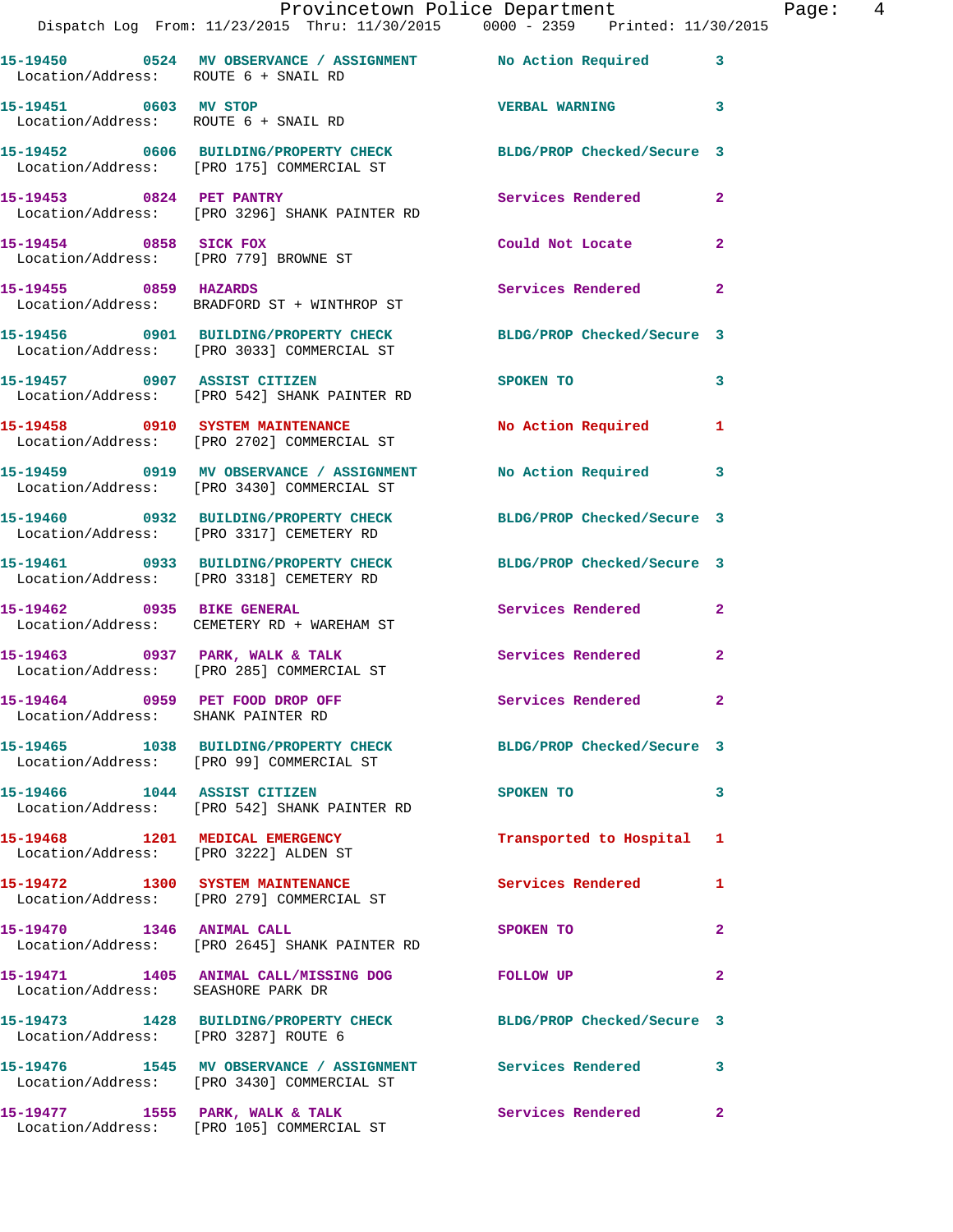|                                       |                                                                                                                | Services Rendered          | $\mathbf{2}$ and $\mathbf{2}$ and $\mathbf{3}$ | 15 |
|---------------------------------------|----------------------------------------------------------------------------------------------------------------|----------------------------|------------------------------------------------|----|
| For Date: $11/25/2015$ - Wednesday    |                                                                                                                |                            |                                                |    |
| 15-19496 2323 MEDICAL EMERGENCY       | Location/Address: [PRO 2144] CONWELL ST                                                                        | <b>PATIENT REFUSAL</b>     | 1                                              |    |
| 15-19495 2245 ALARM - FIRE            | Location/Address: [PRO 547] COMMERCIAL ST                                                                      | <b>False Alarm</b>         | 1                                              |    |
|                                       | 15-19494 2228 BUILDING/PROPERTY CHECK<br>Location/Address: [PRO 3259] MACMILLAN WHARF                          | BLDG/PROP Checked/Secure 3 |                                                |    |
|                                       | 15-19492 2157 FALL/TRANSPORT<br>Location/Address: [PRO 1992] COMMERCIAL ST                                     | Transported to Hospital 1  |                                                |    |
|                                       | 15-19491 2059 BUILDING/PROPERTY CHECK BLDG/PROP Checked/Secure 3<br>Location/Address: [PRO 1638] COMMERCIAL ST |                            |                                                |    |
|                                       | 15-19490 2053 ALARM - FIRE<br>Location/Address: [PRO 2277] BRADFORD ST                                         | <b>Services Rendered</b>   | 1                                              |    |
|                                       | 15-19489 2041 ROAD DEBRIS REMOVED<br>Location/Address: [PRO 2479] ROUTE 6                                      | Taken/Referred to Other 3  |                                                |    |
|                                       | 15-19488 2011 BUILDING/PROPERTY CHECK<br>Location/Address: [PRO 516] RACE POINT RD                             | BLDG/PROP Checked/Secure 3 |                                                |    |
|                                       | 15-19487 1953 BUILDING/PROPERTY CHECK<br>Location/Address: [PRO 433] RYDER ST EXT                              | BLDG/PROP Checked/Secure 3 |                                                |    |
| Location/Address: [PRO 521] ROUTE 6   | 15-19486 1905 BUILDING/PROPERTY CHECK                                                                          | BLDG/PROP Checked/Secure 3 |                                                |    |
| Location/Address: [PRO 3287] ROUTE 6  | 15-19485 1859 BUILDING/PROPERTY CHECK                                                                          | BLDG/PROP Checked/Secure 3 |                                                |    |
|                                       | 15-19484 1844 PARKED MV COMPLAINT<br>Location/Address: ALDEN ST + CEMETERY RD                                  | <b>Services Rendered</b> 2 |                                                |    |
|                                       | 15-19483 1827 BUILDING/PROPERTY CHECK BLDG/PROP Checked/Secure 3<br>Location/Address: [PRO 710] BRADFORD ST    |                            |                                                |    |
|                                       | 15-19482 1825 BUILDING/PROPERTY CHECK<br>Location/Address: [PRO 2483] COMMERCIAL ST                            | BLDG/PROP Checked/Secure 3 |                                                |    |
|                                       | 15-19481 1740 BUILDING/PROPERTY CHECK<br>Location/Address: [PRO 1783] FRANKLIN ST                              | BLDG/PROP Checked/Secure 3 |                                                |    |
|                                       | 15-19480 1648 BUILDING/PROPERTY CHECK BLDG/PROP Checked/Secure 3<br>Location/Address: [PRO 3033] COMMERCIAL ST |                            |                                                |    |
| Location/Address: [PRO 1210] PEARL ST | 15-19479    1642    SUSPICIOUS ACTIVITY                                                                        | Unfounded                  | $\overline{a}$                                 |    |
|                                       | 15-19478 1640 ASSIST CITIZEN<br>Location/Address: [PRO 542] SHANK PAINTER RD                                   | Services Rendered 3        |                                                |    |
|                                       |                                                                                                                |                            |                                                |    |

| .                                     | LODD I IVAFFIC<br>Location/Address: [PRO 542] SHANK PAINTER RD               | DELVICES AEINELEU          | - |  |
|---------------------------------------|------------------------------------------------------------------------------|----------------------------|---|--|
| 15-19498<br>0016                      | <b>BUILDING/PROPERTY CHECK</b><br>Location/Address: [PRO 440] HARRY KEMP WAY | BLDG/PROP Checked/Secure 3 |   |  |
| 15–19500<br>0022                      | <b>BUILDING/PROPERTY CHECK</b><br>Location/Address: [PRO 3649] CONWELL ST    | Services Rendered          | 3 |  |
| 15-19501<br>0031<br>Location/Address: | <b>BUILDING/PROPERTY CHECK</b><br>[PRO 2483] COMMERCIAL ST                   | Services Rendered          | 3 |  |
| 15-19502<br>0100                      | <b>BUILDING/PROPERTY CHECK</b>                                               | BLDG/PROP Checked/Secure 3 |   |  |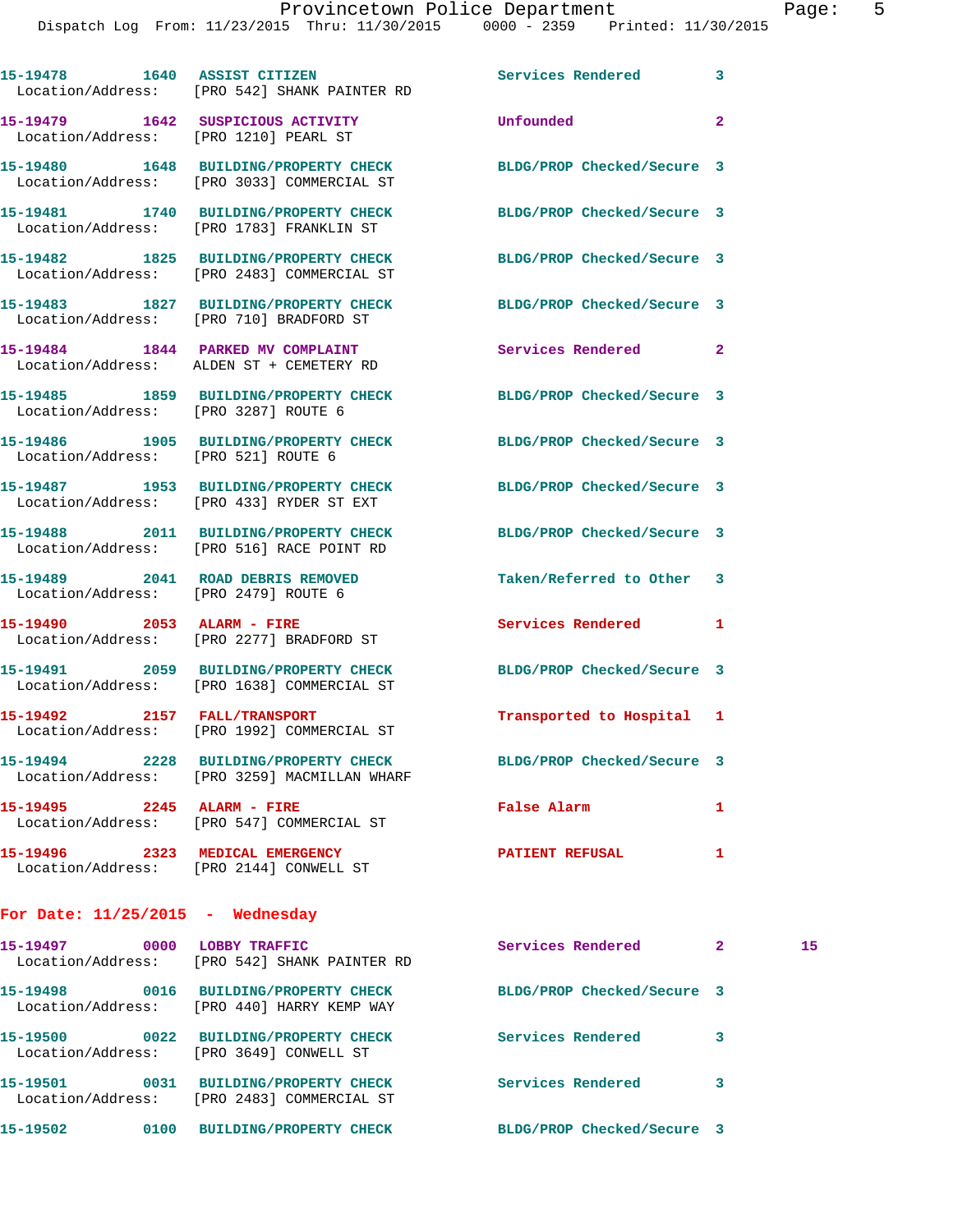|                                                         | Provincetown Police Department<br>Dispatch Log From: 11/23/2015 Thru: 11/30/2015 0000 - 2359 Printed: 11/30/2015 |                            |                |
|---------------------------------------------------------|------------------------------------------------------------------------------------------------------------------|----------------------------|----------------|
|                                                         | Location/Address: [PRO 175] COMMERCIAL ST                                                                        |                            |                |
|                                                         | 15-19503 0101 BUILDING/PROPERTY CHECK Services Rendered<br>Location/Address: [PRO 2490] PROVINCELANDS RD         |                            | 3              |
|                                                         | 15-19504 0110 MV OBSERVANCE / ASSIGNMENT Services Rendered<br>Location/Address: [PRO 2490] PROVINCELANDS RD      |                            | 3              |
|                                                         | 15-19505 0115 MV OBSERVANCE / ASSIGNMENT No Action Required<br>Location/Address: [PRO 2577] BRADFORD ST          |                            | 3              |
|                                                         | 15-19508 0149 MV OBSERVANCE / ASSIGNMENT Services Rendered<br>Location/Address: [PRO 2489] BRADFORD ST           |                            | 3              |
|                                                         | 15-19506 0436 MEDICAL EMERGENCY<br>Location/Address: [PRO 2144] CONWELL ST                                       | PATIENT REFUSAL            | 1              |
|                                                         | 15-19507 0447 BUILDING/PROPERTY CHECK BLDG/PROP Checked/Secure 3<br>Location/Address: [PRO 530] SHANK PAINTER RD |                            |                |
|                                                         | 15-19509 0538 BUILDING/PROPERTY CHECK BLDG/PROP Checked/Secure 3<br>Location/Address: [PRO 710] BRADFORD ST      |                            |                |
|                                                         |                                                                                                                  |                            | 3              |
|                                                         | 15-19511 0553 BUILDING/PROPERTY CHECK BLDG/PROP Checked/Secure 3<br>Location/Address: [PRO 3033] COMMERCIAL ST   |                            |                |
|                                                         | 15-19512 0608 BUILDING/PROPERTY CHECK<br>Location/Address: [PRO 182] COMMERCIAL ST                               | BLDG/PROP Checked/Secure 3 |                |
|                                                         | 15-19513 0735 PARK, WALK & TALK<br>Location/Address: [PRO 3287] ROUTE 6                                          | No Action Required         | 2              |
|                                                         | 15-19514 0753 BUILDING/PROPERTY CHECK BLDG/PROP Checked/Secure 3<br>Location/Address: [PRO 1638] COMMERCIAL ST   |                            |                |
| 15-19515 0801 HARASSMENT                                | Location/Address: [PRO 542] SHANK PAINTER RD                                                                     | SPOKEN TO                  | $\overline{2}$ |
|                                                         | 15-19516 0828 PARK, WALK & TALK NO Action Required<br>Location/Address: [PRO 3296] SHANK PAINTER RD              |                            | $\mathbf{2}$   |
| 15-19517 0832 FOLLOW UP<br>Location/Address: NELSON AVE |                                                                                                                  | SPOKEN TO                  | $\overline{2}$ |
|                                                         | 15-19518 0843 BUILDING/PROPERTY CHECK BLDG/PROP Checked/Secure 3<br>Location/Address: [PRO 1783] FRANKLIN ST     |                            |                |
|                                                         | 15-19519     0900 MV OBSERVANCE / ASSIGNMENT      Services Rendered<br>Location/Address:   [PRO 2513] ROUTE 6    |                            | 3              |
|                                                         | 15-19520 0905 BUILDING/PROPERTY CHECK BLDG/PROP Checked/Secure 3<br>Location/Address: [PRO 2898] JEROME SMITH RD |                            |                |
| 15-19521 0915 MV STOP<br>Location/Address: ROUTE 6      |                                                                                                                  | <b>VERBAL WARNING</b>      | 3              |
| Location: WEST ROAM                                     | 15-19522 0934 PARK, WALK & TALK                                                                                  | <b>No Action Required</b>  | $\mathbf{2}$   |
|                                                         | 15-19523 0937 BUILDING/PROPERTY CHECK<br>Location/Address: [PRO 3317] CEMETERY RD                                | BLDG/PROP Checked/Secure 3 |                |
|                                                         | 15-19524 0937 BUILDING/PROPERTY CHECK BLDG/PROP Checked/Secure 3<br>Location/Address: [PRO 3318] CEMETERY RD     |                            |                |
|                                                         | 15-19526 0937 ASSIST AGENCY / U.S.C.G. Services Rendered<br>Location/Address: [PRO 396] COMMERCIAL ST            |                            | 3              |

Page: 6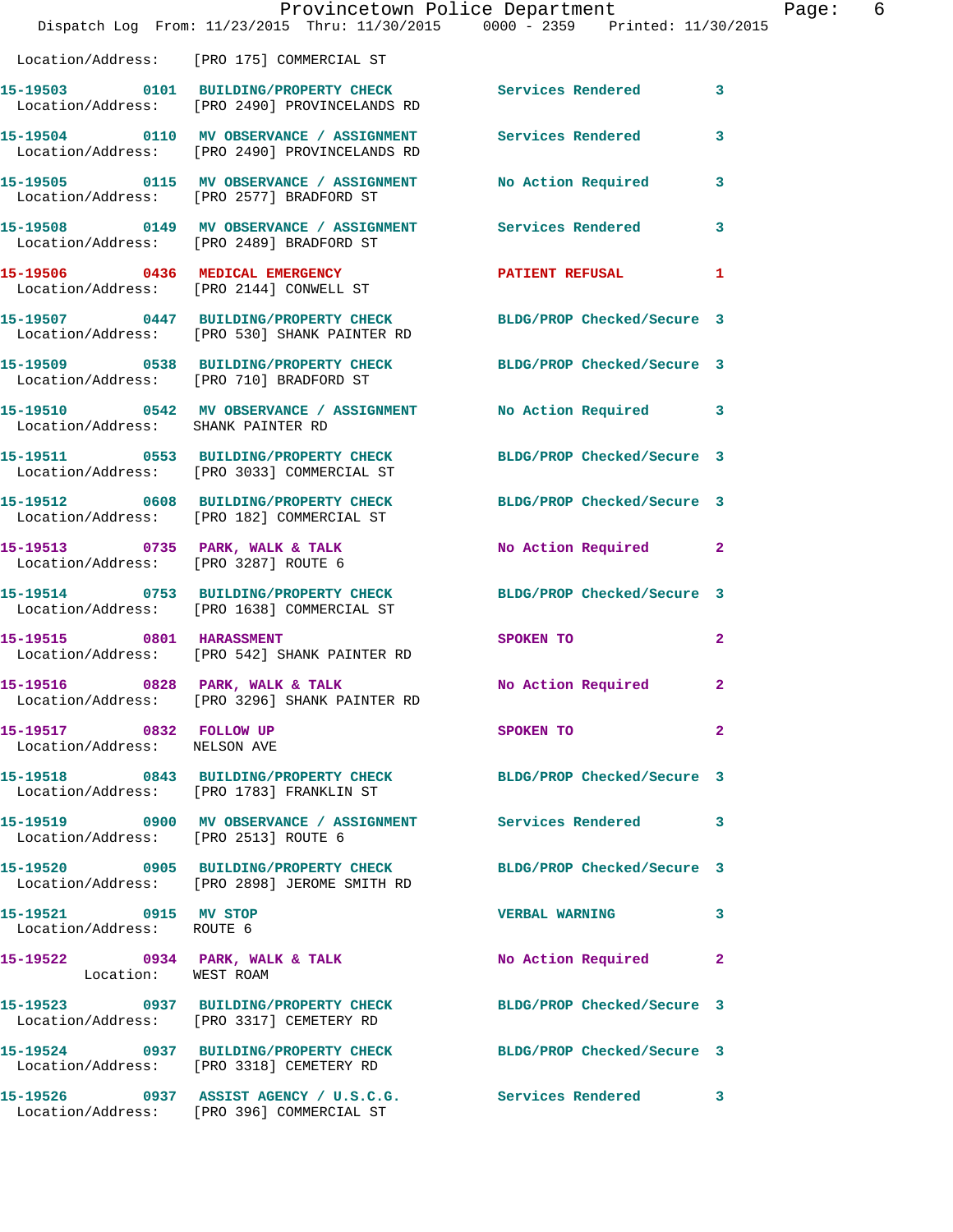|                                                     | Provincetown Police Department The Page: 7<br>Dispatch Log From: 11/23/2015 Thru: 11/30/2015 0000 - 2359 Printed: 11/30/2015 |                           |                |  |
|-----------------------------------------------------|------------------------------------------------------------------------------------------------------------------------------|---------------------------|----------------|--|
|                                                     | 15-19525 0941 PARKING COMPLAINT / GENERAL Services Rendered 3<br>Location/Address: [PRO 1780] JOHNSON ST                     |                           |                |  |
|                                                     | 15-19528 1031 ANIMAL CALL<br>Location/Address: [PRO 395] COMMERCIAL ST                                                       | SPOKEN TO                 | $\mathbf{2}$   |  |
| Location/Address: JOHNSON ST                        | 15-19529 1109 TRAFFIC CONTROL SPOKEN TO                                                                                      |                           | 3              |  |
|                                                     | 15-19530 1112 BUILDING/PROPERTY CHECK BLDG/PROP Checked/Secure 3<br>Location/Address: [PRO 571] ALDEN ST                     |                           |                |  |
|                                                     | 15-19532 1134 PARKING GENERAL<br>Location/Address: [PRO 3456] RYDER ST EXT                                                   | Services Rendered 3       |                |  |
|                                                     | 15-19533 1214 FOLLOW UP<br>Location/Address: [PRO 2068] NELSON AVE                                                           | Could Not Locate          | $\overline{2}$ |  |
|                                                     | 15-19534 1244 DRONE<br>Location/Address: [PRO 2577] BRADFORD ST                                                              | Services Rendered 3       |                |  |
|                                                     | 15-19536 1244 MV OBSERVANCE / ASSIGNMENT Services Rendered<br>Location/Address: [PRO 3440] ROUTE 6                           |                           | 3              |  |
|                                                     | 15-19537 1248 BUILDING/PROPERTY CHECK BLDG/PROP Checked/Secure 3<br>Location/Address: [PRO 2483] COMMERCIAL ST               |                           |                |  |
| 15-19538 1255 MV STOP<br>Location/Address: SNAIL RD |                                                                                                                              | Citation/Warning Issued 3 |                |  |
|                                                     | 15-19539 1259 MEDICAL EMERGENCY<br>Location/Address: [PRO 440] HARRY KEMP WAY                                                | Transported to Hospital 1 |                |  |
|                                                     | 15-19540 1320 AIRCRAFT<br>Location/Address: [PRO 516] RACE POINT RD                                                          | SPOKEN TO                 | 2              |  |
|                                                     | 15-19541 1326 BUILDING/PROPERTY CHECK BLDG/PROP Checked/Secure 3<br>Location/Address: [PRO 3033] COMMERCIAL ST               |                           |                |  |
|                                                     | 15-19542 1333 RES. BURGLAR ALAR<br>Location/Address: [PRO 1180] COMMERCIAL ST                                                | False Alarm 1             |                |  |
| Location/Address: COMMERCIAL ST                     | 15-19543 1357 PARK, WALK & TALK                                                                                              | Services Rendered         |                |  |
|                                                     | 15-19544 1404 FIRE SYSTEM TESTING<br>Location/Address: [PRO 1641] BRADFORD ST                                                | <b>Services Rendered</b>  | $\mathbf{1}$   |  |
| 15-19545 1432 COMPLAINT                             | Location/Address: [PRO 1210] PEARL ST                                                                                        | SPOKEN TO                 | 3              |  |
|                                                     | 15-19546 1449 COMPLAINT - STREET PERFORMERS Services Rendered<br>Location/Address: [PRO 542] SHANK PAINTER RD                |                           | 3              |  |
| 15-19547 1457 COMPLAINT                             | Location/Address: [PRO 2568] COMMERCIAL ST                                                                                   | SPOKEN TO                 | $\mathbf{3}$   |  |
| Location/Address: NELSON AVE                        | 15-19548 1513 TRAFFIC CONTROL                                                                                                | Services Rendered         | 3              |  |
| Location/Address: [PRO 521] ROUTE 6                 | 15-19549 1552 BUILDING/PROPERTY CHECK BLDG/PROP Checked/Secure 3                                                             |                           |                |  |
|                                                     | 15-19550 1614 PARK, WALK & TALK 1998 Services Rendered<br>Location/Address: [PRO 105] COMMERCIAL ST                          |                           | 2              |  |
|                                                     | 15-19552 1639 BOAT/HARBORMASTER<br>Location/Address: [PRO 3259] MACMILLAN WHARF                                              | Taken/Referred to Other 2 |                |  |
|                                                     | 15-19553 1644 BOAT/HARBORMASTER<br>Location/Address: [PRO 3259] MACMILLAN WHARF                                              | Taken/Referred to Other 2 |                |  |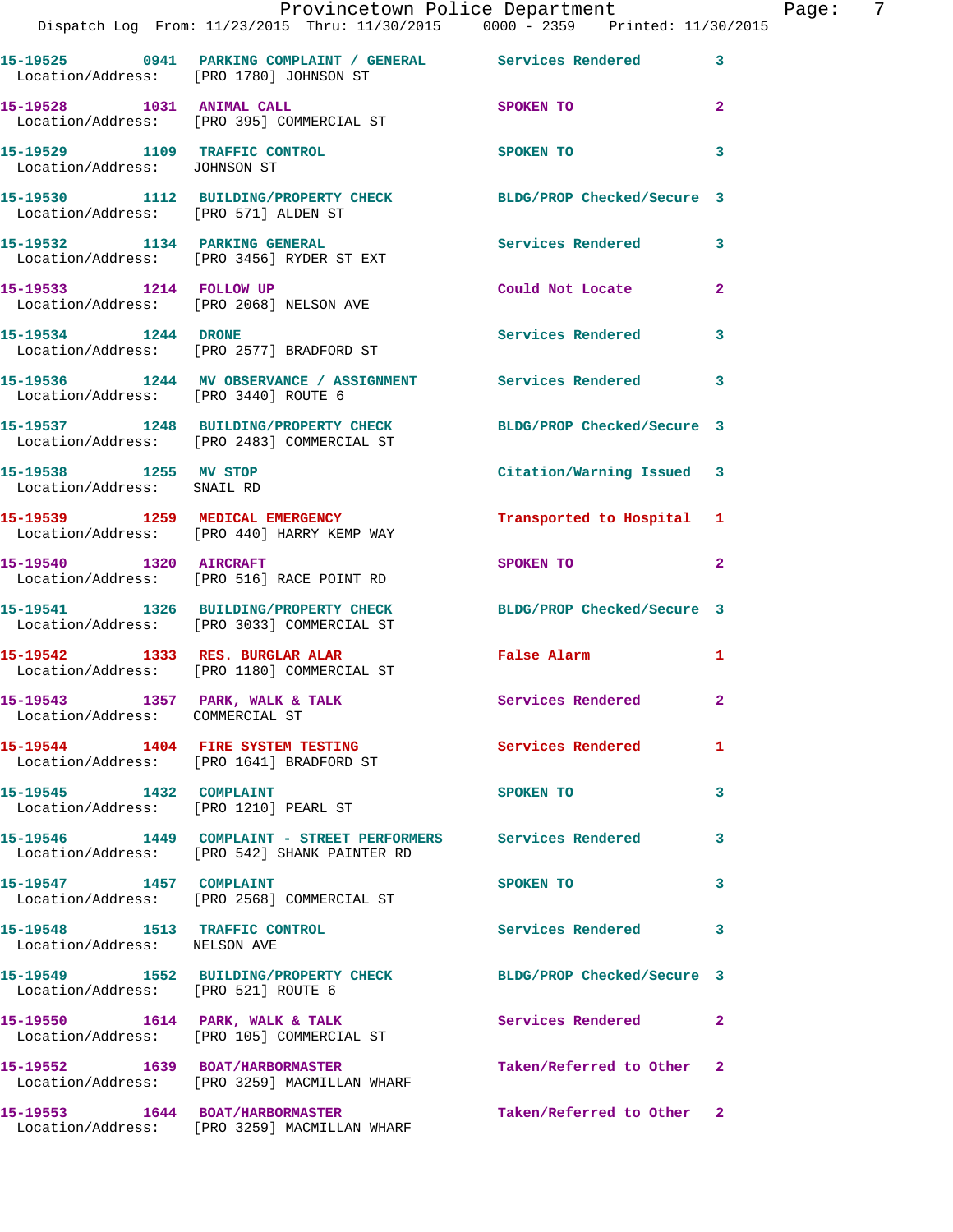|                                                             | 15-19551 1645 BUILDING/PROPERTY CHECK BLDG/PROP Checked/Secure 3<br>Location/Address: [PRO 2898] JEROME SMITH RD |                            |                |
|-------------------------------------------------------------|------------------------------------------------------------------------------------------------------------------|----------------------------|----------------|
| 15-19554 1645 GENERAL INFO                                  |                                                                                                                  | <b>Services Rendered</b>   | 3              |
| 15-19555 1727 DRONE                                         | Location/Address: [PRO 444] HIGH POLE HILL                                                                       | Services Rendered          | 3              |
|                                                             | 15-19556 1741 BUILDING/PROPERTY CHECK<br>Location/Address: [PRO 3033] COMMERCIAL ST                              | BLDG/PROP Checked/Secure 3 |                |
| 15-19557 1746 MV STOP                                       | Location/Address: [PRO 37] BRADFORD ST                                                                           | <b>VERBAL WARNING</b>      | 3              |
| 15-19558 1818 911 GENERAL                                   | Location/Address: [PRO 523] COMMERCIAL ST                                                                        | No Action Required         | 1              |
|                                                             | 15-19559 1853 BUILDING/PROPERTY CHECK<br>Location/Address: [PRO 2568] COMMERCIAL ST                              | BLDG/PROP Checked/Secure 3 |                |
| 15-19560 1934 MV STOP                                       | Location/Address: [PRO 3973] BRADFORD ST                                                                         | <b>VERBAL WARNING</b>      | 3              |
| 15-19561 1950 DOG IN CAR<br>Location/Address: COMMERCIAL ST |                                                                                                                  | SPOKEN TO                  | $\mathbf{2}$   |
|                                                             | 15-19562 1952 ASSIST CITIZEN<br>Location/Address: [PRO 542] SHANK PAINTER RD                                     | SPOKEN TO                  | 3              |
|                                                             | 15-19564 2012 BUILDING/PROPERTY CHECK<br>Location/Address: [PRO 175] COMMERCIAL ST                               | BLDG/PROP Checked/Secure 3 |                |
|                                                             | 15-19565 2028 BUILDING/PROPERTY CHECK<br>Location/Address: [PRO 1952] COMMERCIAL ST                              | BLDG/PROP Checked/Secure 3 |                |
|                                                             | 15-19566 2128 BUILDING/PROPERTY CHECK<br>Location/Address: [PRO 2499] RACE POINT RD                              | BLDG/PROP Checked/Secure 3 |                |
|                                                             | 15-19567 2146 BUILDING/PROPERTY CHECK<br>Location/Address: [PRO 710] BRADFORD ST                                 | BLDG/PROP Checked/Secure 3 |                |
|                                                             | 15-19568 2239 NOISE COMPLAINT<br>Location/Address: [PRO 3912] SHANK PAINTER RD                                   | SPOKEN TO                  | 3              |
|                                                             | 15-19569 2315 BUILDING/PROPERTY CHECK<br>Location/Address: [PRO 2568] COMMERCIAL ST                              | BLDG/PROP Checked/Secure 3 |                |
| 15-19570 2321 BAR CHECK                                     | Location/Address: [PRO 399] COMMERCIAL ST                                                                        | LICENSING/NO ACTION        | $\overline{2}$ |
|                                                             |                                                                                                                  | <b>Services Rendered</b>   | 3              |
|                                                             | 15-19572 2332 BUILDING/PROPERTY CHECK<br>Location/Address: [PRO 1638] COMMERCIAL ST                              | BLDG/PROP Checked/Secure 3 |                |
|                                                             | 15-19573 2332 BUILDING/PROPERTY CHECK<br>Location/Address: [PRO 2483] COMMERCIAL ST                              | Services Rendered          | 3              |
|                                                             | 15-19574 2334 MV OBSERVANCE / ASSIGNMENT<br>Location/Address: [PRO 106] COMMERCIAL ST                            | No Action Required         | 3              |
|                                                             | 15-19575 2336 MV OBSERVANCE / ASSIGNMENT<br>Location/Address: [PRO 3231] BRADFORD ST                             | No Action Required         | 3              |
|                                                             | 15-19576 2338 MV OBSERVANCE / ASSIGNMENT<br>Location/Address: [PRO 3338] SHANK PAINTER RD                        | <b>Services Rendered</b>   | 3              |
| 15-19577 2354 ALARM - GENERAL                               | Location/Address: [PRO 125] COMMERCIAL ST                                                                        | False Alarm                | $\mathbf{1}$   |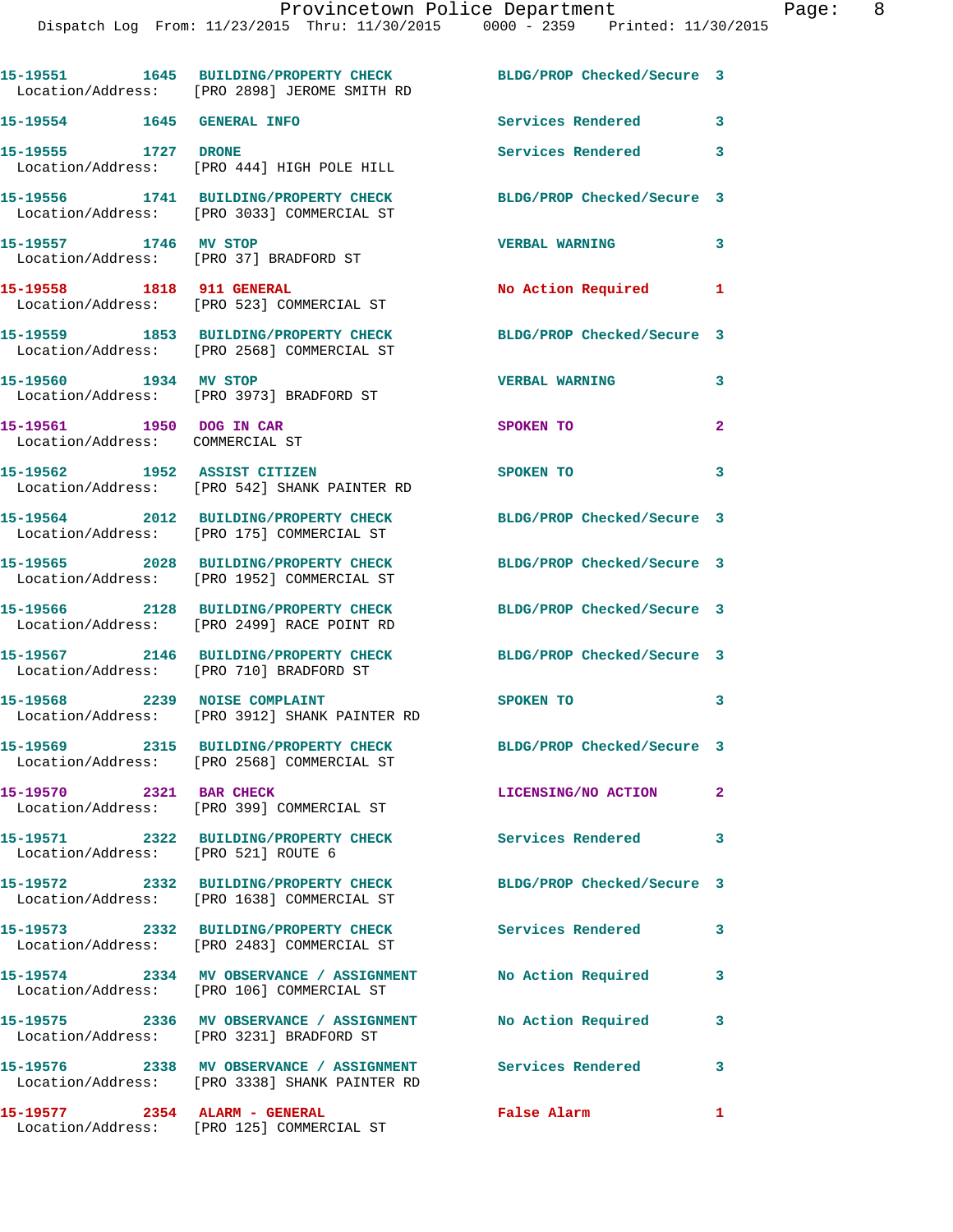## **For Date: 11/26/2015 - Thursday 15-19578 0002 LOBBY TRAFFIC Services Rendered 2 5**  Location/Address: [PRO 542] SHANK PAINTER RD **15-19579 0005 BUILDING/PROPERTY CHECK BLDG/PROP Checked/Secure 3**  Location/Address: [PRO 444] HIGH POLE HILL **15-19580 0046 MV OBSERVANCE / ASSIGNMENT Services Rendered 3**  Location/Address: ROUTE 6 + SNAIL RD **15-19581 0119 BUILDING/PROPERTY CHECK BLDG/PROP Checked/Secure 3**  Location/Address: [PRO 1783] FRANKLIN ST **15-19582 0123 BUILDING/PROPERTY CHECK BLDG/PROP Checked/Secure 3**  Location/Address: [PRO 3040] OLD ANN PAGE WAY **15-19583 0143 BY-LAW VIOLATION VERBAL WARNING 2**  Location/Address: [PRO 2489] BRADFORD ST **15-19584 0206 BUILDING/PROPERTY CHECK BLDG/PROP Checked/Secure 3**  Location/Address: [PRO 710] BRADFORD ST **15-19585 0226 MEDICAL EMERGENCY Transported to Hospital 1**  Location/Address: [PRO 542] SHANK PAINTER RD **15-19586 0438 MEDICAL EMERGENCY PATIENT REFUSAL 1**  Location/Address: [PRO 3222] ALDEN ST **15-19587 0454 BUILDING/PROPERTY CHECK BLDG/PROP Checked/Secure 3**  Location/Address: [PRO 2898] JEROME SMITH RD **15-19588 0509 MEDICAL EMERGENCY Transported to Hospital 1**  Location/Address: [PRO 3222] ALDEN ST **15-19589 0537 BUILDING/PROPERTY CHECK BLDG/PROP Checked/Secure 3**  Location/Address: [PRO 3033] COMMERCIAL ST **15-19590 0807 ASSIST CITIZEN No Action Required 3**  Location/Address: COMMODORE AVE **15-19592 0830 PARK, WALK & TALK Services Rendered 2**  Location/Address: [PRO 2977] COMMERCIAL ST **15-19591 0831 BUILDING/PROPERTY CHECK BLDG/PROP Checked/Secure 3**  Location/Address: [PRO 1783] FRANKLIN ST **15-19593 1216 BUILDING/PROPERTY CHECK BLDG/PROP Checked/Secure 3**  Location/Address: [PRO 521] ROUTE 6 **15-19594 1245 BUILDING/PROPERTY CHECK BLDG/PROP Checked/Secure 3**  Location/Address: [PRO 3033] COMMERCIAL ST **15-19595 1411 BUILDING/PROPERTY CHECK BLDG/PROP Checked/Secure 3**  Location/Address: [PRO 519] RACE POINT RD **15-19596 1547 SERVICE CALL Services Rendered 3**  Location/Address: [PRO 2577] BRADFORD ST **15-19597 1550 911 GENERAL No Action Required 1**  Location/Address: [PRO 523] COMMERCIAL ST **15-19598 1553 MEDICAL EMERGENCY Transported to Hospital 1 3**  Location/Address: [PRO 2490] PROVINCELANDS RD 15-19599 1600 PARK, WALK & TALK **Services Rendered** 2 Location/Address: [PRO 105] COMMERCIAL ST

**15-19601 1638 BUILDING/PROPERTY CHECK BLDG/PROP Checked/Secure 3**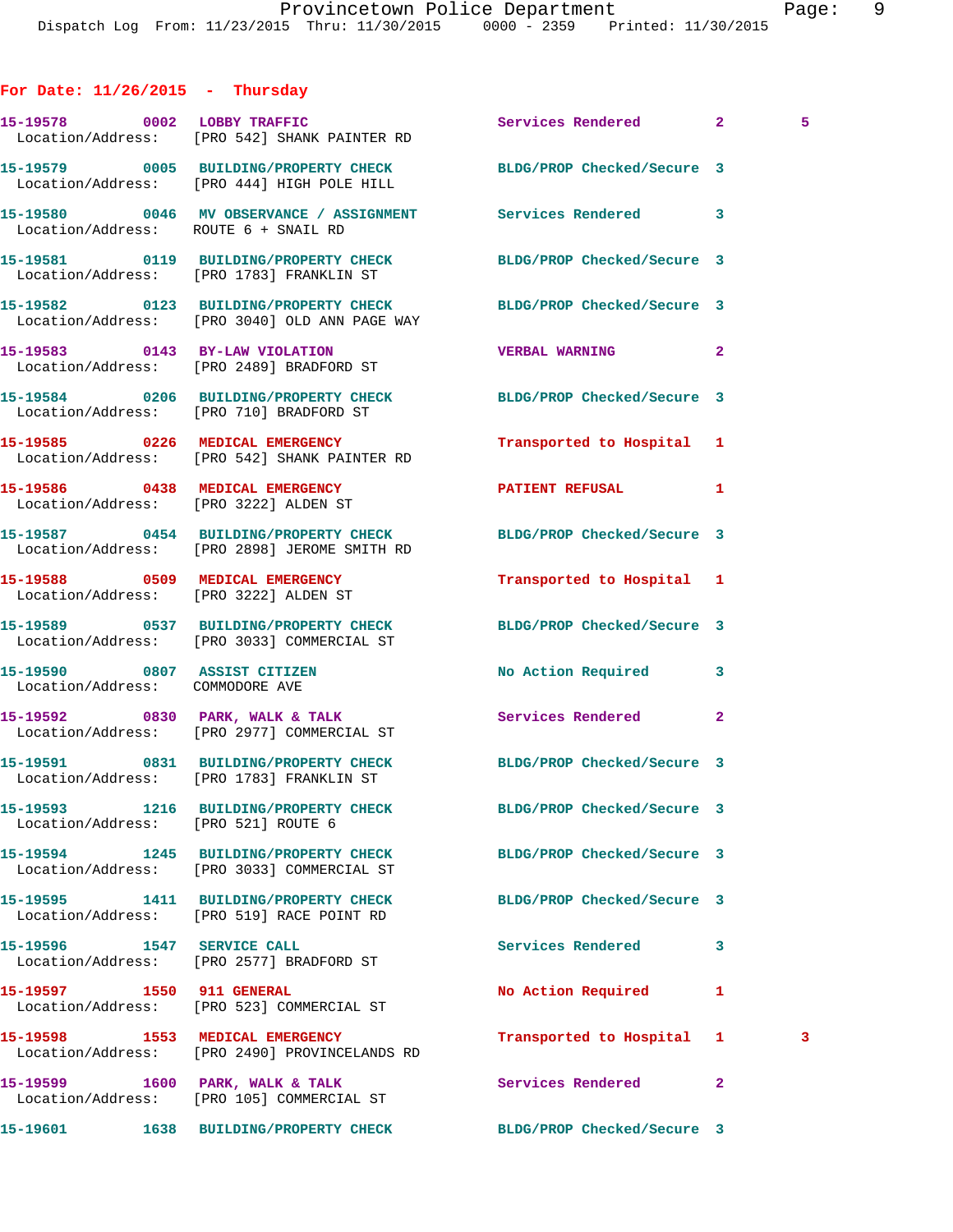|                           | Dispatch Log From: 11/23/2015 Thru: 11/30/2015 0000 - 2359 Printed: 11/30/2015                                   | Provincetown Police Department              |              | Page: 10 |  |
|---------------------------|------------------------------------------------------------------------------------------------------------------|---------------------------------------------|--------------|----------|--|
|                           | Location/Address: [PRO 3033] COMMERCIAL ST                                                                       |                                             |              |          |  |
|                           | 15-19602 1710 BUILDING/PROPERTY CHECK BLDG/PROP Checked/Secure 3<br>Location/Address: [PRO 3259] MACMILLAN WHARF |                                             |              |          |  |
|                           | 15-19603 1737 BUILDING/PROPERTY CHECK BLDG/PROP Checked/Secure 3<br>Location/Address: [PRO 710] BRADFORD ST      |                                             |              |          |  |
| 15-19604 1819 MV DISABLED | Location/Address: [PRO 2490] PROVINCELANDS RD                                                                    | Services Rendered 2                         |              |          |  |
|                           | 15-19605 1826 ALARM - GENERAL<br>Location/Address: [PRO 2379] PILGRIM HEIGHTS RD                                 | <b>False Alarm</b>                          | $\mathbf{1}$ |          |  |
|                           | 15-19606 1856 BUILDING/PROPERTY CHECK BLDG/PROP Checked/Secure 3<br>Location/Address: [PRO 519] RACE POINT RD    |                                             |              |          |  |
|                           | 15-19607 2120 BUILDING/PROPERTY CHECK BLDG/PROP Checked/Secure 3<br>Location/Address: [PRO 3430] COMMERCIAL ST   |                                             |              |          |  |
|                           | 15-19608 2120 BUILDING/PROPERTY CHECK BLDG/PROP Checked/Secure 3<br>Location/Address: [PRO 182] COMMERCIAL ST    |                                             |              |          |  |
|                           | 15-19610 2134 ALARM - GENERAL<br>Location/Address: [PRO 514] RACE POINT RD                                       | False Alarm <b>Exercise Service Service</b> | $\mathbf{1}$ |          |  |
|                           | 15-19611 2241 MEDICAL EMERGENCY<br>Location/Address: [PRO 1080] PLEASANT ST                                      | Transported to Hospital 1                   |              |          |  |
|                           | 15-19613 2352 BUILDING/PROPERTY CHECK<br>Location/Address: [PRO 3033] COMMERCIAL ST                              | BLDG/PROP Checked/Secure 3                  |              |          |  |
|                           | 15-19614 2357 BUILDING/PROPERTY CHECK BLDG/PROP Checked/Secure 3<br>Location/Address: [PRO 1783] FRANKLIN ST     |                                             |              |          |  |
|                           | 15-19616 2358 BUILDING/PROPERTY CHECK Services Rendered<br>Location/Address: [PRO 2483] COMMERCIAL ST            |                                             | $\mathbf{3}$ |          |  |
|                           |                                                                                                                  |                                             |              |          |  |

## **For Date: 11/27/2015 - Friday**

|                                     | 15-19615 0000 LOBBY TRAFFIC<br>Location/Address: [PRO 542] SHANK PAINTER RD                                    | Services Rendered 2 |                         | 8 |
|-------------------------------------|----------------------------------------------------------------------------------------------------------------|---------------------|-------------------------|---|
|                                     | 15-19617 0000 BUILDING/PROPERTY CHECK BLDG/PROP Checked/Secure 3<br>Location/Address: [PRO 2206] COMMERCIAL ST |                     |                         |   |
|                                     | 15-19618 0009 BUILDING/PROPERTY CHECK BLDG/PROP Checked/Secure 3<br>Location/Address: [PRO 433] RYDER ST EXT   |                     |                         |   |
| Location/Address: [PRO 521] ROUTE 6 | 15-19619 0604 BUILDING/PROPERTY CHECK Services Rendered                                                        |                     | $\overline{\mathbf{3}}$ |   |
|                                     | 15-19620 0609 BUILDING/PROPERTY CHECK Services Rendered<br>Location/Address: [PRO 3430] COMMERCIAL ST          |                     | 3                       |   |
|                                     | 15-19621 0704 INFO SERVICES - PHONE No Action Required<br>Location/Address: [PRO 542] SHANK PAINTER RD         |                     | $\overline{2}$          |   |
|                                     | 15-19622 0722 ASSIST CITIZEN<br>Location/Address: CENTER ST + COMMERCIAL ST                                    | Services Rendered   | 3                       |   |
|                                     | 15-19623 0755 BUILDING/PROPERTY CHECK BLDG/PROP Checked/Secure 3<br>Location/Address: [PRO 1783] FRANKLIN ST   |                     |                         |   |
|                                     | 15-19624 0808 BUILDING/PROPERTY CHECK BLDG/PROP Checked/Secure 3<br>Location/Address: [PRO 2540] RACE POINT RD |                     |                         |   |
|                                     | 15-19625 0812 MV OBSERVANCE / ASSIGNMENT Services Rendered<br>Location/Address: [PRO 2521] ROUTE 6             |                     | 3                       |   |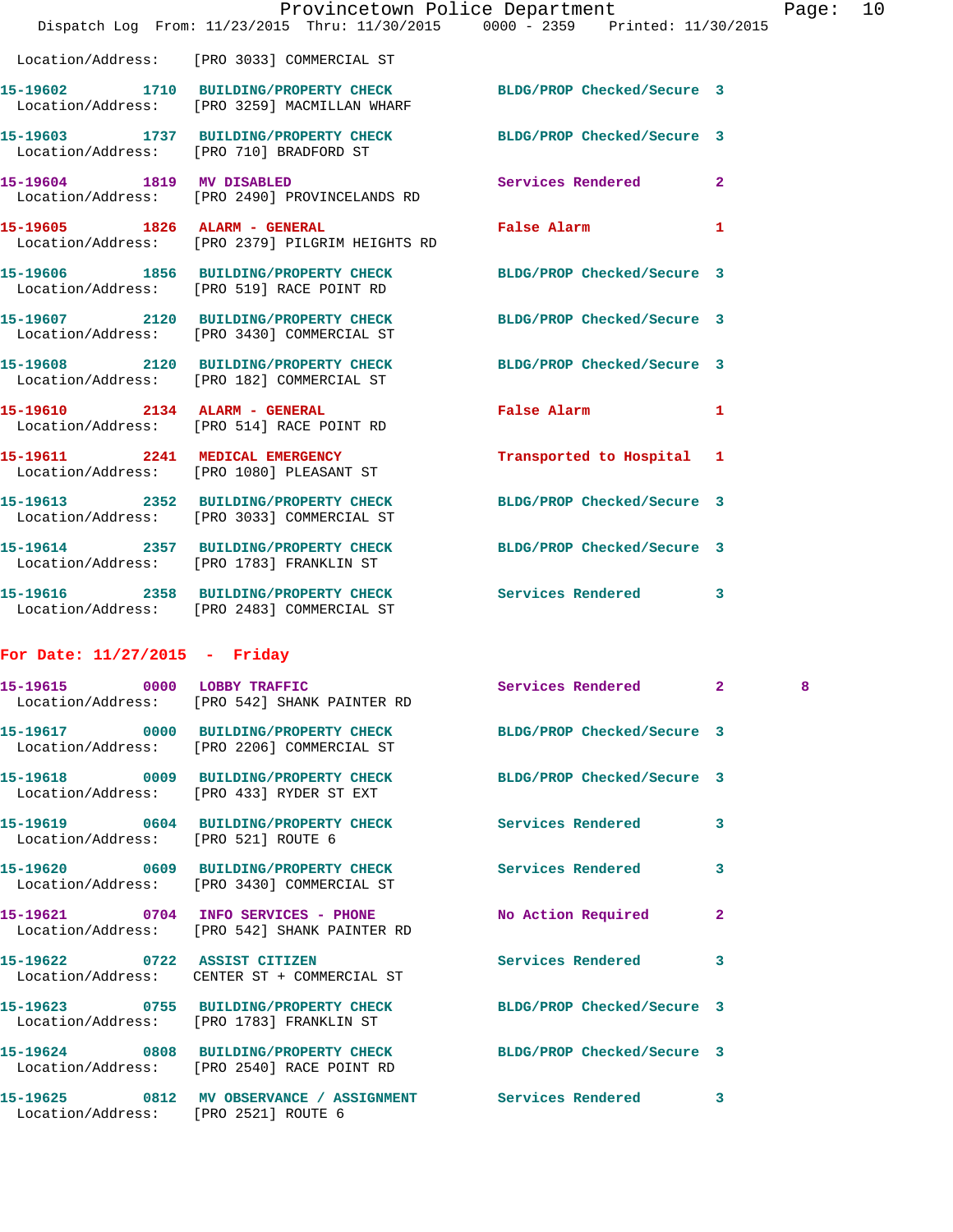|                                                               | Dispatch Log From: 11/23/2015 Thru: 11/30/2015 0000 - 2359 Printed: 11/30/2015                                 | Provincetown Police Department Page: 11 |              |  |
|---------------------------------------------------------------|----------------------------------------------------------------------------------------------------------------|-----------------------------------------|--------------|--|
|                                                               | 15-19626 0820 BUILDING/PROPERTY CHECK BLDG/PROP Checked/Secure 3<br>Location/Address: [PRO 2194] COMMERCIAL ST |                                         |              |  |
| 15-19627 0828 MV STOP<br>Location/Address: ROUTE 6            |                                                                                                                | Citation/Warning Issued 3               |              |  |
|                                                               | 15-19628 0948 WELL BEING CHECK NO Action Required 3<br>Location/Address: [PRO 442] HARRY KEMP WAY              |                                         |              |  |
| 15-19629 1004 MV STOP<br>Location/Address: ROUTE 6            |                                                                                                                | <b>VERBAL WARNING</b>                   | $\mathbf{3}$ |  |
|                                                               | 15-19630 1040 PARK, WALK & TALK Services Rendered 2<br>Location: [PRO 3431] LOPES SQUARE                       |                                         |              |  |
| Location/Address: [PRO 521] ROUTE 6                           | 15-19631 1055 BUILDING/PROPERTY CHECK BLDG/PROP Checked/Secure 3                                               |                                         |              |  |
|                                                               | 15-19632 1108 BUILDING/PROPERTY CHECK BLDG/PROP Checked/Secure 3<br>Location/Address: [PRO 3033] COMMERCIAL ST |                                         |              |  |
|                                                               | 15-19633 1111 MV OBSERVANCE / ASSIGNMENT No Action Required 3<br>Location/Address: [PRO 2513] ROUTE 6          |                                         |              |  |
|                                                               | 15-19634 1141 BUILDING/PROPERTY CHECK BLDG/PROP Checked/Secure 3<br>Location/Address: [PRO 564] BAYBERRY AVE   |                                         |              |  |
| Refer To Accident: 15-79-AC                                   | 15-19635 1150 MV ACCIDENT<br>Location/Address: STANDISH ST + BRADFORD ST                                       | Investigated 1                          |              |  |
|                                                               | 15-19636 1251 BUILDING/PROPERTY CHECK Services Rendered 3<br>Location/Address: [PRO 2483] COMMERCIAL ST        |                                         |              |  |
|                                                               | 15-19637               1258    ALARM - GENERAL<br>Location/Address:     [PRO 2235] BRADFORD ST EXT             | Services Rendered 1                     |              |  |
|                                                               | 15-19638 1358 DISTURBANCE<br>Location/Address: [PRO 43] BRADFORD ST                                            | FOLLOW UP                               | 1            |  |
|                                                               | 15-19639 1404 LOST BROWN WALLET Services Rendered<br>Location/Address: [PRO 2490] PROVINCELANDS RD             |                                         | 3            |  |
|                                                               | 15-19640 1423 BUILDING/PROPERTY CHECK BLDG/PROP Checked/Secure 3<br>Location/Address: [PRO 519] RACE POINT RD  |                                         |              |  |
| 15-19641 1450 MV BOLO<br>Location/Address: [PRO 2754] ROUTE 6 |                                                                                                                | Services Rendered                       | $\mathbf{2}$ |  |
| 15-19642 1510 HAZARDS                                         | Location/Address: BRADFORD ST + RYDER ST                                                                       | Services Rendered                       | $\mathbf{2}$ |  |
|                                                               | 15-19643 1511 PARK, WALK & TALK<br>Location/Address: [PRO 208] COMMERCIAL ST                                   | Services Rendered                       | $\mathbf{2}$ |  |
|                                                               | 15-19644 1540 BUILDING/PROPERTY CHECK BLDG/PROP Checked/Secure 3<br>Location/Address: [PRO 433] RYDER ST EXT   |                                         |              |  |
|                                                               | 15-19645 1616 MV OBSERVANCE / ASSIGNMENT Services Rendered 3<br>Location/Address: [PRO 94] BRADFORD ST         |                                         |              |  |
|                                                               | 15-19646 1621 VERBAL CROSSWALK<br>Location/Address: CONWELL ST + BRADFORD ST                                   | <b>VERBAL WARNING</b>                   | $\mathbf{3}$ |  |
|                                                               | 15-19647 1635 BUILDING/PROPERTY CHECK BLDG/PROP Checked/Secure 3<br>Location/Address: [PRO 3033] COMMERCIAL ST |                                         |              |  |
| Location/Address: [PRO 521] ROUTE 6                           | 15-19648 1656 BUILDING/PROPERTY CHECK BLDG/PROP Checked/Secure 3                                               |                                         |              |  |
|                                                               | 15-19649                1714    VERBAL  HEAD  LIGHTS                                                           | VERBAL WARNING 3                        |              |  |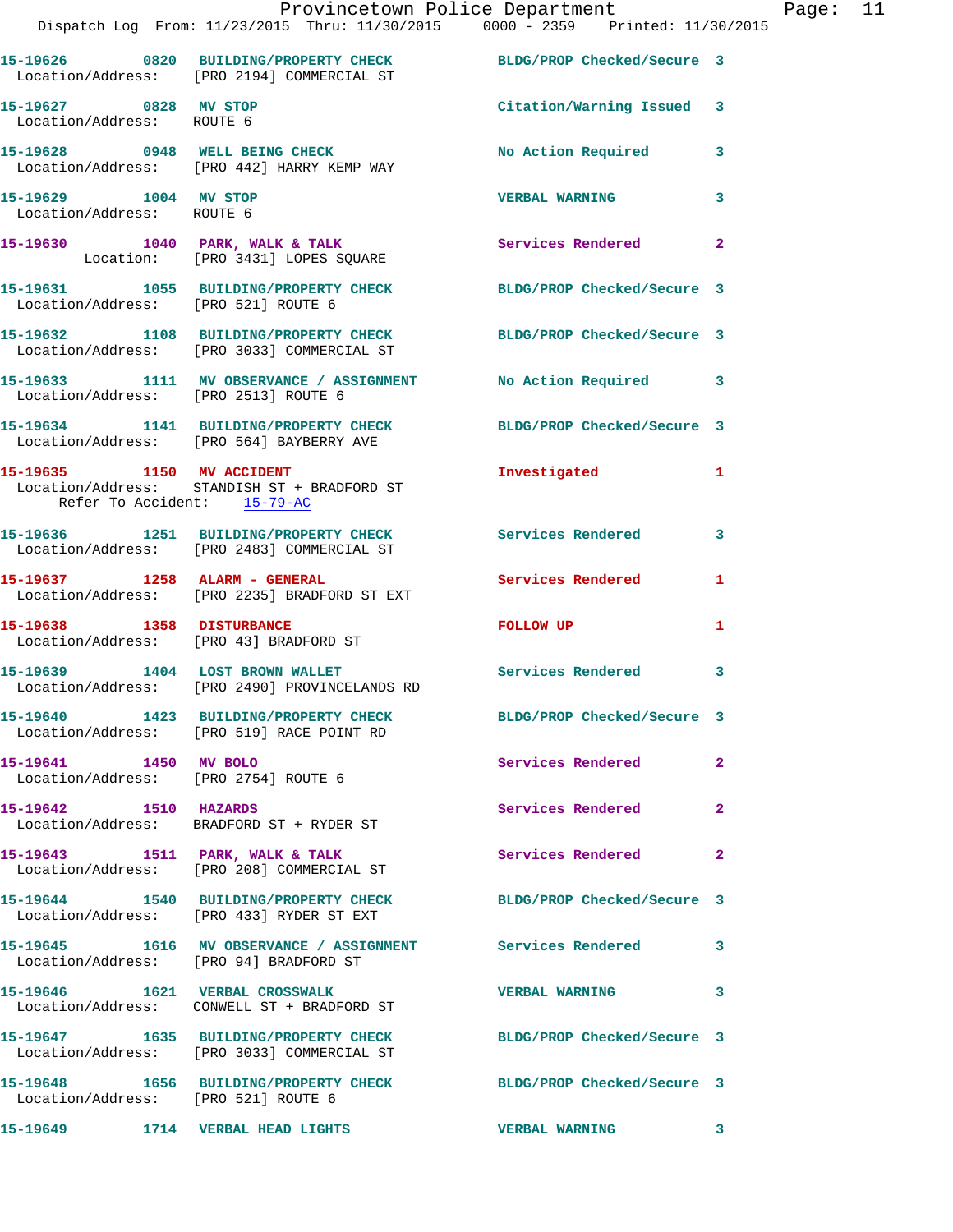|                                     |                                                                                                                | Provincetown Police Department |              | Page: 12        |  |
|-------------------------------------|----------------------------------------------------------------------------------------------------------------|--------------------------------|--------------|-----------------|--|
|                                     | Dispatch Log From: 11/23/2015 Thru: 11/30/2015 0000 - 2359 Printed: 11/30/2015                                 |                                |              |                 |  |
|                                     | Location/Address: [PRO 2478] BRADFORD ST                                                                       |                                |              |                 |  |
|                                     | 15-19650 1845 BUILDING/PROPERTY CHECK BLDG/PROP Checked/Secure 3<br>Location/Address: [PRO 3033] COMMERCIAL ST |                                |              |                 |  |
|                                     | 15-19651 1900 BUILDING/PROPERTY CHECK BLDG/PROP Checked/Secure 3<br>Location/Address: [PRO 444] HIGH POLE HILL |                                |              |                 |  |
| 15-19652 2033 911 MISDIAL           | Location/Address: [PRO 2169] COMMERCIAL ST                                                                     | Services Rendered 1            |              |                 |  |
| 15-19653 2101 THREATS               | Location/Address: [PRO 3443] COMMERCIAL ST                                                                     | Services Rendered              | $\mathbf{2}$ |                 |  |
| 15-19654 2119 BAR CHECK             | Location/Address: [PRO 3443] COMMERCIAL ST                                                                     | Services Rendered 2            |              |                 |  |
|                                     | 15-19655 2143 WALK-UP/FIRST AID<br>Location/Address: [PRO 1892] SHANK PAINTER RD                               | <b>Services Rendered</b>       | $\mathbf{1}$ |                 |  |
|                                     | 15-19656 2145 LIFT ASSIST<br>Location/Address: [PRO 3222] ALDEN ST                                             | Services Rendered              | $\mathbf{1}$ |                 |  |
| Location/Address: [PRO 521] ROUTE 6 | 15-19657 2208 SUSPICIOUS ACTIVITY                                                                              | Taken to Family/Guardian 2     |              |                 |  |
|                                     | 15-19658 2313 DISTURBANCE<br>Location/Address: [PRO 3443] COMMERCIAL ST                                        | <b>GONE ON ARRIVAL</b>         | $\mathbf{1}$ |                 |  |
| 15-19659 2319 BAR CHECK             | Location/Address: [PRO 3443] COMMERCIAL ST                                                                     | LICENSING/NO ACTION 2          |              |                 |  |
| 15-19660 2339 ASSAULT               | Location/Address: [PRO 1119] WAREHAM ST                                                                        | Investigated                   | $\mathbf{1}$ |                 |  |
| Location/Address: COMMERCIAL ST     | 15-19661 2342 PARK, WALK & TALK 3 Services Rendered 2                                                          |                                |              |                 |  |
| For Date: $11/28/2015$ - Saturday   |                                                                                                                |                                |              |                 |  |
| 15-19662 0003 LOBBY TRAFFIC         | Location/Address: [PRO 542] SHANK PAINTER RD                                                                   | Services Rendered 2            |              | 12 <sup>°</sup> |  |
|                                     | 15-19663 0022 BUILDING/PROPERTY CHECK BLDG/PROP Checked/Secure 3<br>Location/Address: [PRO 1638] COMMERCIAL ST |                                |              |                 |  |
|                                     | 15-19664 0023 PARK, WALK & TALK<br>Location/Address: [PRO 2194] COMMERCIAL ST                                  | Services Rendered 2            |              |                 |  |
|                                     | 15-19665 0048 BUILDING/PROPERTY CHECK BLDG/PROP Checked/Secure 3<br>Location/Address: [PRO 1989] COMMERCIAL ST |                                |              |                 |  |
|                                     | 15-19666 0051 MV OBSERVANCE / ASSIGNMENT Services Rendered 3<br>Location/Address: BRADFORD ST + STANDISH ST    |                                |              |                 |  |
|                                     | 15-19667 0051 BUILDING/PROPERTY CHECK BLDG/PROP Checked/Secure 3<br>Location/Address: [PRO 353] COMMERCIAL ST  |                                |              |                 |  |
|                                     | 15-19668 0137 BUILDING/PROPERTY CHECK BLDG/PROP Checked/Secure 3<br>Location/Address: [PRO 1783] FRANKLIN ST   |                                |              |                 |  |
|                                     | 15-19669 0247 BUILDING/PROPERTY CHECK<br>Location/Address: [PRO 395] COMMERCIAL ST                             | Services Rendered 3            |              |                 |  |
|                                     | 15-19670 0254 BUILDING/PROPERTY CHECK BLDG/PROP Checked/Secure 3                                               |                                |              |                 |  |

Location/Address: [PRO 3443] COMMERCIAL ST

**15-19671 0301 FOUND CELL PHONE/RETURNED Services Rendered 3**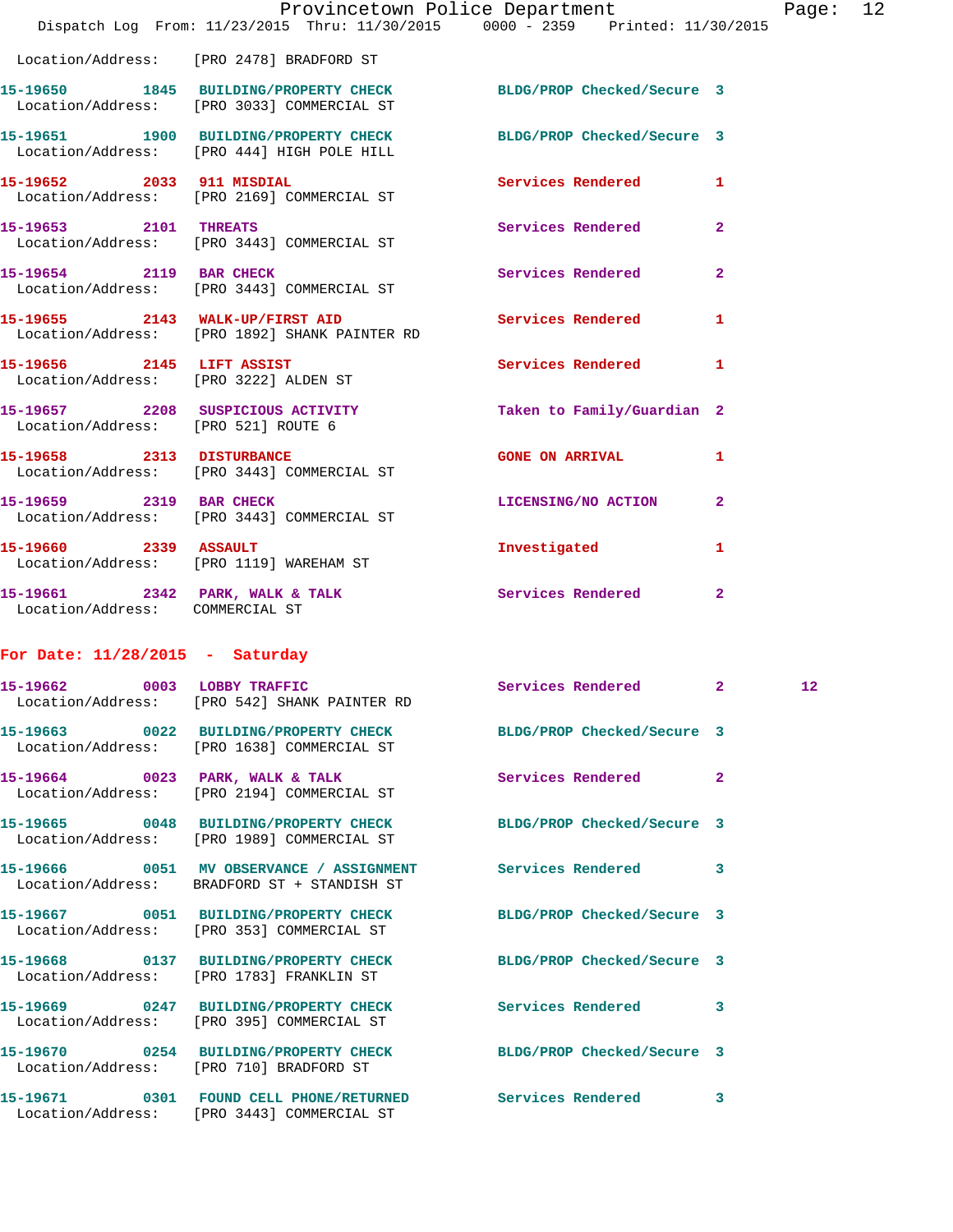|                                      | Provincetown Police Department<br>Dispatch Log From: 11/23/2015 Thru: 11/30/2015 0000 - 2359 Printed: 11/30/2015 |                                                                                                                                                                                                                               | Page: 13     |
|--------------------------------------|------------------------------------------------------------------------------------------------------------------|-------------------------------------------------------------------------------------------------------------------------------------------------------------------------------------------------------------------------------|--------------|
|                                      | 15-19672 0354 BUILDING/PROPERTY CHECK BLDG/PROP Checked/Secure 3<br>Location/Address: [PRO 516] RACE POINT RD    |                                                                                                                                                                                                                               |              |
|                                      | 15-19673 0500 BUILDING/PROPERTY CHECK BLDG/PROP Checked/Secure 3<br>Location/Address: [PRO 3033] COMMERCIAL ST   |                                                                                                                                                                                                                               |              |
|                                      |                                                                                                                  |                                                                                                                                                                                                                               |              |
|                                      |                                                                                                                  |                                                                                                                                                                                                                               |              |
|                                      | 15-19676 0552 BUILDING/PROPERTY CHECK BLDG/PROP Checked/Secure 3<br>Location/Address: [PRO 440] HARRY KEMP WAY   |                                                                                                                                                                                                                               |              |
|                                      | 15-19677 0802 BUILDING/PROPERTY CHECK BLDG/PROP Checked/Secure 3<br>Location/Address: [PRO 3033] COMMERCIAL ST   |                                                                                                                                                                                                                               |              |
|                                      | 15-19678 0819 BUILDING/PROPERTY CHECK BLDG/PROP Checked/Secure 3<br>Location/Address: [PRO 3609] COMMERCIAL ST   |                                                                                                                                                                                                                               |              |
|                                      | 15-19679 0839 BUILDING/PROPERTY CHECK BLDG/PROP Checked/Secure 3<br>Location/Address: [PRO 1783] FRANKLIN ST     |                                                                                                                                                                                                                               |              |
| Location/Address: [PRO 2521] ROUTE 6 | 15-19680 0844 MV OBSERVANCE / ASSIGNMENT Services Rendered 3                                                     |                                                                                                                                                                                                                               |              |
| Location/Address: [PRO 2519] ROUTE 6 | 15-19681 0845 MV OBSERVANCE / ASSIGNMENT Services Rendered 3                                                     |                                                                                                                                                                                                                               |              |
| Location/Address: [PRO 521] ROUTE 6  | 15-19682 0921 BUILDING/PROPERTY CHECK BLDG/PROP Checked/Secure 3                                                 |                                                                                                                                                                                                                               |              |
| 15-19683 0958 COMPLAINT              | Location/Address: [PRO 1830] BRADFORD ST                                                                         | SPOKEN TO AND TO A REAL PROPERTY OF THE STATE OF THE STATE OF THE STATE OF THE STATE OF THE STATE OF THE STATE OF THE STATE OF THE STATE OF THE STATE OF THE STATE OF THE STATE OF THE STATE OF THE STATE OF THE STATE OF THE | 3            |
|                                      | 15-19684 1003 TOY FOR TOTS DRIVE<br>Location/Address: [PRO 3296] SHANK PAINTER RD                                | Services Rendered 3                                                                                                                                                                                                           |              |
| 15-19685 1208 911 HANG-UP CALL       | Location/Address: [PRO 126] COMMERCIAL ST                                                                        | Services Rendered                                                                                                                                                                                                             | $\mathbf{1}$ |
|                                      | 15-19686 1424 BUILDING/PROPERTY CHECK<br>Location/Address: [PRO 519] RACE POINT RD                               | BLDG/PROP Checked/Secure 3                                                                                                                                                                                                    |              |
|                                      | 15-19687 1631 TRAFFIC CONTROL<br>Location: [PRO 3431] LOPES SQUARE                                               | Services Rendered 3                                                                                                                                                                                                           |              |
|                                      | 15-19688 1658 MV DISABLED<br>Location/Address: [PRO 2490] PROVINCELANDS RD                                       | Taken/Referred to Other 2                                                                                                                                                                                                     |              |
|                                      | 15-19689 1720 FIRST AID ASSIST<br>Location/Address: [PRO 965] KIMBERLY LN                                        | Services Rendered 1                                                                                                                                                                                                           |              |
| Location/Address: [PRO 2754] ROUTE 6 | 15-19691 1811 ERRATIC MV OPERATION                                                                               | Taken/Referred to Other 2                                                                                                                                                                                                     |              |
|                                      | 15-19692 1821 ALARM - GENERAL<br>Location/Address: [PRO 117] COMMERCIAL ST                                       | Services Rendered 1                                                                                                                                                                                                           |              |
|                                      | 15-19693 1824 FOUND TOYOTA KEY<br>Location: [PRO 3431] LOPES SQUARE                                              | Services Rendered                                                                                                                                                                                                             | 3            |
| Location/Address: [PRO 3287] ROUTE 6 | 15-19694 1910 BUILDING/PROPERTY CHECK BLDG/PROP Checked/Secure 3                                                 |                                                                                                                                                                                                                               |              |
|                                      | 15-19695 1913 MEDICAL ALARM<br>Location/Address: [PRO 1650] BRADFORD ST EXT                                      | Unfounded                                                                                                                                                                                                                     | 1            |
|                                      |                                                                                                                  |                                                                                                                                                                                                                               |              |

**15-19696 1938 MEDICAL EMERGENCY Transported to Hospital 1** 

Location/Address: [PRO 835] COMMERCIAL ST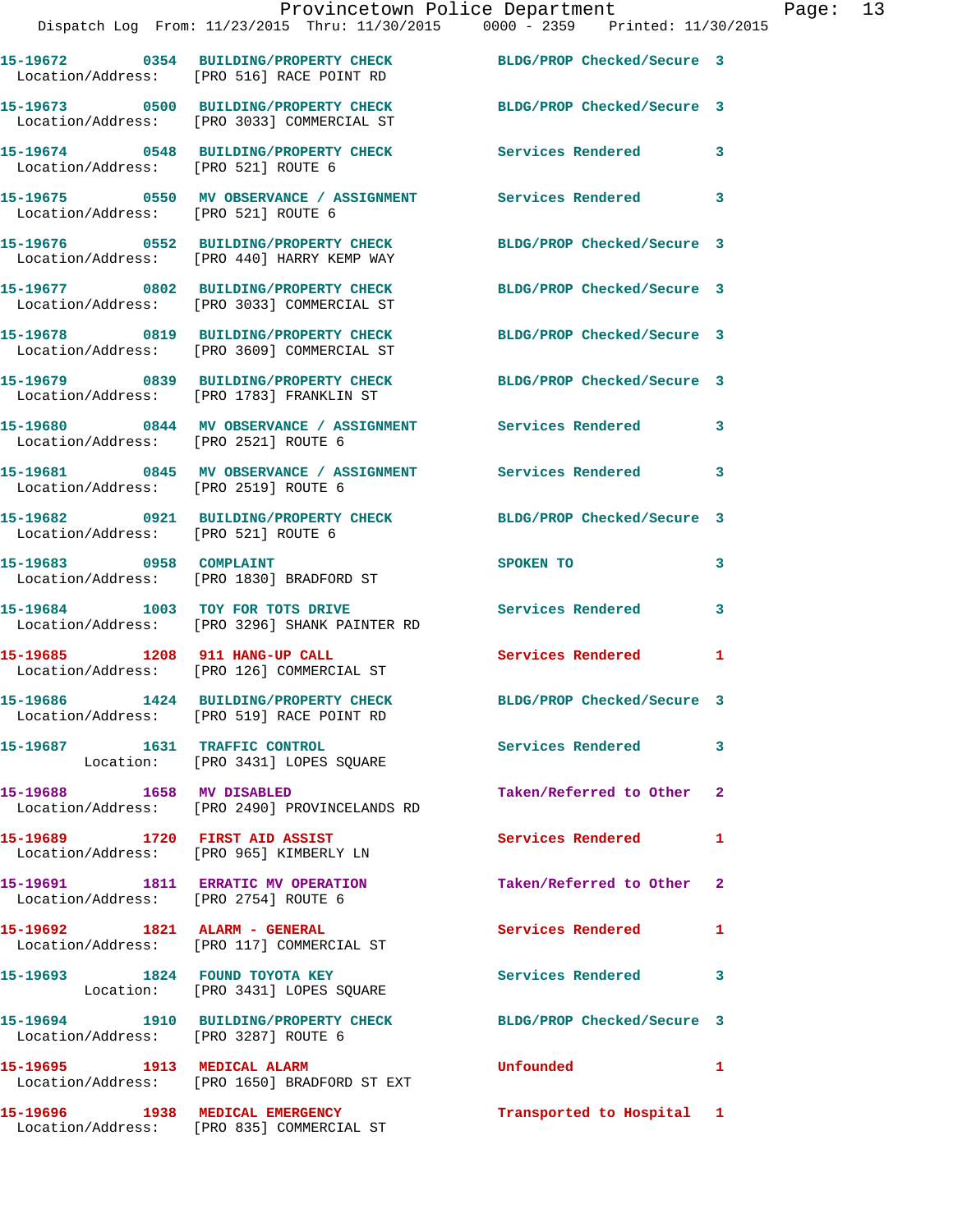|                                      | Dispatch Log From: 11/23/2015 Thru: 11/30/2015 0000 - 2359 Printed: 11/30/2015                                 | Provincetown Police Department |              | Page: 14          |  |
|--------------------------------------|----------------------------------------------------------------------------------------------------------------|--------------------------------|--------------|-------------------|--|
|                                      | 15-19698 2030 PARK, WALK & TALK 2001 Services Rendered Location: [PRO 3431] LOPES SQUARE                       |                                | $\mathbf{2}$ |                   |  |
|                                      | 15-19699 2059 BUILDING/PROPERTY CHECK BLDG/PROP Checked/Secure 3<br>Location/Address: [PRO 2206] COMMERCIAL ST |                                |              |                   |  |
| 15-19700 2101 BAR CHECK              | Location/Address: [PRO 106] COMMERCIAL ST                                                                      | Services Rendered              | $\mathbf{2}$ |                   |  |
|                                      | 15-19701 2125 BUILDING/PROPERTY CHECK BLDG/PROP Checked/Secure 3<br>Location/Address: [PRO 519] RACE POINT RD  |                                |              |                   |  |
|                                      | 15-19702 2310 BUILDING/PROPERTY CHECK BLDG/PROP Checked/Secure 3<br>Location/Address: [PRO 353] COMMERCIAL ST  |                                |              |                   |  |
|                                      | 15-19703 2315 MV OBSERVANCE / ASSIGNMENT Services Rendered 3<br>Location/Address: [PRO 595] BRADFORD ST        |                                |              |                   |  |
|                                      | 15-19704 2354 BUILDING/PROPERTY CHECK BLDG/PROP Checked/Secure 3<br>Location/Address: [PRO 1783] FRANKLIN ST   |                                |              |                   |  |
| For Date: $11/29/2015$ - Sunday      |                                                                                                                |                                |              |                   |  |
|                                      | 15-19705 0005 INFO SERVICES - LOBBY Services Rendered 2<br>Location/Address: [PRO 542] SHANK PAINTER RD        |                                |              | $12 \overline{ }$ |  |
|                                      | 15-19706 0015 MV OBSERVANCE / ASSIGNMENT Services Rendered<br>Location/Address: RYDER ST + BRADFORD ST         |                                | $\mathbf{3}$ |                   |  |
|                                      | 15-19707 0028 BUILDING/PROPERTY CHECK BLDG/PROP Checked/Secure 3<br>Location/Address: [PRO 710] BRADFORD ST    |                                |              |                   |  |
|                                      | 15-19708 0100 MV OBSERVANCE / ASSIGNMENT Services Rendered<br>Location/Address: BRADFORD ST + HOWLAND ST       |                                | $\mathbf{3}$ |                   |  |
|                                      | 15-19709 0104 BUILDING/PROPERTY CHECK Services Rendered<br>Location/Address: [PRO 3259] MACMILLAN WHARF        |                                | 3            |                   |  |
|                                      | 15-19710 0108 COMPLAINT<br>Location: [PRO 3431] LOPES SQUARE                                                   | Services Rendered              | 3            |                   |  |
| Location/Address: ROUTE 6 + SNAIL RD | 15-19711 0132 MV OBSERVANCE / ASSIGNMENT Services Rendered 3                                                   |                                |              |                   |  |
|                                      | 15-19712 0140 BUILDING/PROPERTY CHECK BLDG/PROP Checked/Secure 3<br>Location/Address: [PRO 1646] WINSLOW ST    |                                |              |                   |  |
| 15-19713 0152 MV STOP                | Location/Address: [PRO 2513] ROUTE 6                                                                           | VERBAL WARNING 3               |              |                   |  |
|                                      | 15-19714 0206 MEDICAL EMERGENCY/HEART Transported to Hospital 1<br>Location/Address: [PRO 1179] NELSON AVE     |                                |              |                   |  |
|                                      | 15-19716  0236  ASSIST AGENCY / MUTUAL AID<br>Location/Address: [PRO 1892] SHANK PAINTER RD                    | Services Rendered 3            |              |                   |  |
|                                      | 15-19717 0244 BUILDING/PROPERTY CHECK<br>Location/Address: [PRO 3033] COMMERCIAL ST                            | BLDG/PROP Checked/Secure 3     |              |                   |  |
|                                      | 15-19718 0326 BUILDING/PROPERTY CHECK<br>Location/Address: [PRO 3430] COMMERCIAL ST                            | Services Rendered 3            |              |                   |  |
|                                      | 15-19719 0515 BUILDING/PROPERTY CHECK<br>Location/Address: [PRO 2898] JEROME SMITH RD                          | Services Rendered              | 3            |                   |  |
|                                      | 15-19720 0548 BUILDING/PROPERTY CHECK BLDG/PROP Checked/Secure 3<br>Location/Address: [PRO 306] COMMERCIAL ST  |                                |              |                   |  |
|                                      | 15-19721 0612 BUILDING/PROPERTY CHECK Services Rendered 3                                                      |                                |              |                   |  |
|                                      |                                                                                                                |                                |              |                   |  |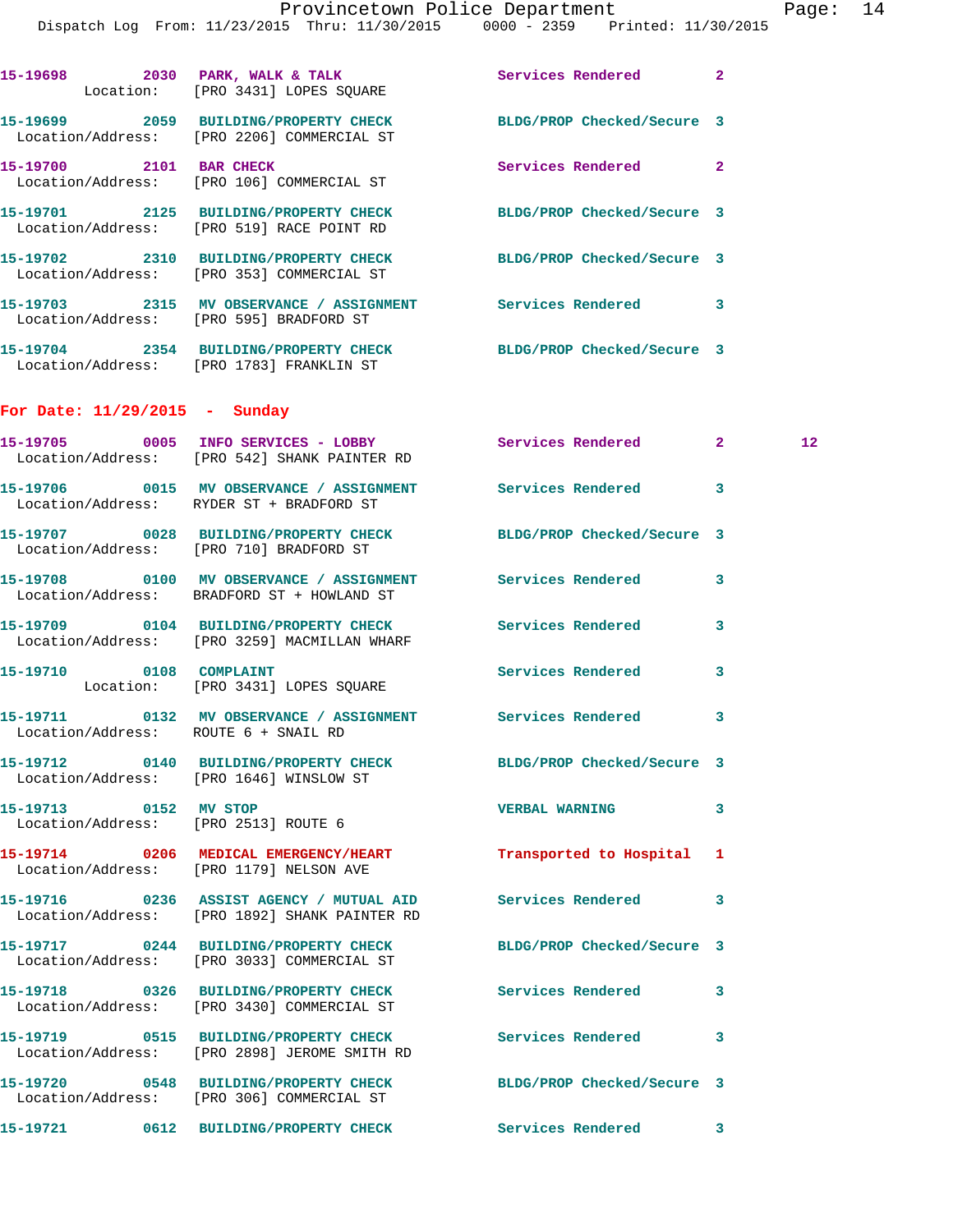|                                                          | Provincetown Police Department<br>Dispatch Log From: 11/23/2015 Thru: 11/30/2015 0000 - 2359 Printed: 11/30/2015 |                            |                |
|----------------------------------------------------------|------------------------------------------------------------------------------------------------------------------|----------------------------|----------------|
|                                                          | Location/Address: [PRO 433] RYDER ST EXT                                                                         |                            |                |
|                                                          | 15-19722 0810 BUILDING/PROPERTY CHECK BLDG/PROP Checked/Secure 3<br>Location/Address: [PRO 1783] FRANKLIN ST     |                            |                |
| 15-19724 0828 LOST WALLET                                | Location/Address: [PRO 542] SHANK PAINTER RD                                                                     | Services Rendered          | 3              |
|                                                          | 15-19723 0830 MV OBSERVANCE / ASSIGNMENT Services Rendered<br>Location/Address: [PRO 2521] ROUTE 6               |                            | 3              |
|                                                          | 15-19725 0905 POSSIBLE STOLEN WALLET<br>Location/Address: [PRO 542] SHANK PAINTER RD                             | SPOKEN TO                  | $\overline{a}$ |
|                                                          | 15-19726 1015 BUILDING/PROPERTY CHECK<br>Location/Address: [PRO 3033] COMMERCIAL ST                              | BLDG/PROP Checked/Secure 3 |                |
| 15-19727 1026 FOLLOW UP                                  | Location/Address: [PRO 1830] BRADFORD ST                                                                         | Services Rendered          | $\overline{a}$ |
|                                                          | 15-19729 1100 BUILDING/PROPERTY CHECK<br>Location/Address: [PRO 2483] COMMERCIAL ST                              | <b>Services Rendered</b>   | 3              |
|                                                          | 15-19730 1253 FOUND WALLET<br>Location/Address: [PRO 542] SHANK PAINTER RD                                       | Services Rendered          | 3              |
| Location/Address: [PRO 521] ROUTE 6                      | 15-19731 1301 BUILDING/PROPERTY CHECK BLDG/PROP Checked/Secure 3                                                 |                            |                |
| Location/Address: [PRO 1780] JOHNSON ST                  | 15-19732 1319 BUILDING/PROPERTY CHECK                                                                            | BLDG/PROP Checked/Secure 3 |                |
| 15-19733 1326 ABANDONED 911                              | Location/Address: [PRO 1251] SEASHORE PARK DR                                                                    | Services Rendered          | 1              |
| 15-19734 1348 LOOSE DOG<br>Location/Address: PLEASANT ST |                                                                                                                  | Services Rendered          | $\overline{2}$ |
|                                                          | 15-19735 1410 BUILDING/PROPERTY CHECK<br>Location/Address: [PRO 1778] SHANK PAINTER RD                           | BLDG/PROP Checked/Secure 3 |                |
| 15-19736 1426 COMPLAINT                                  | Location/Address: [PRO 2021] COMMERCIAL ST                                                                       | <b>Services Rendered</b>   | 3              |
| 15-19737 1511 VERBAL 1-WAY                               | Location/Address: [PRO 2489] BRADFORD ST                                                                         | <b>VERBAL WARNING</b>      | 3              |
|                                                          | 15-19738 1549 BUILDING/PROPERTY CHECK<br>Location/Address: [PRO 2898] JEROME SMITH RD                            | <b>Services Rendered</b>   | 3              |
| 15-19739 1552 MV COMPLAINT                               | Location/Address: [PRO 2490] PROVINCELANDS RD                                                                    | SPOKEN TO                  | $\overline{a}$ |
|                                                          | 15-19740 1606 MV OBSERVANCE / ASSIGNMENT Services Rendered<br>Location/Address: [PRO 94] BRADFORD ST             |                            | 3              |
| 15-19741 1644 LIGHT MALFUNCTION                          | Location/Address: [PRO 1084] POINT ST                                                                            | Services Rendered          | 1              |
|                                                          | 15-19742 1650 BUILDING/PROPERTY CHECK<br>Location/Address: [PRO 2206] COMMERCIAL ST                              | BLDG/PROP Checked/Secure 3 |                |
|                                                          | 15-19743 1737 BUILDING/PROPERTY CHECK<br>Location/Address: [PRO 306] COMMERCIAL ST                               | BLDG/PROP Checked/Secure 3 |                |
|                                                          | 15-19744 1801 BUILDING/PROPERTY CHECK Services Rendered<br>Location/Address: [PRO 75] CAPTAIN BERTIE RD          |                            | 3              |
| 15-19745 1810 BAR CHECK                                  | Location/Address: [PRO 1218] COMMERCIAL ST                                                                       | Services Rendered          | $\overline{2}$ |

Page: 15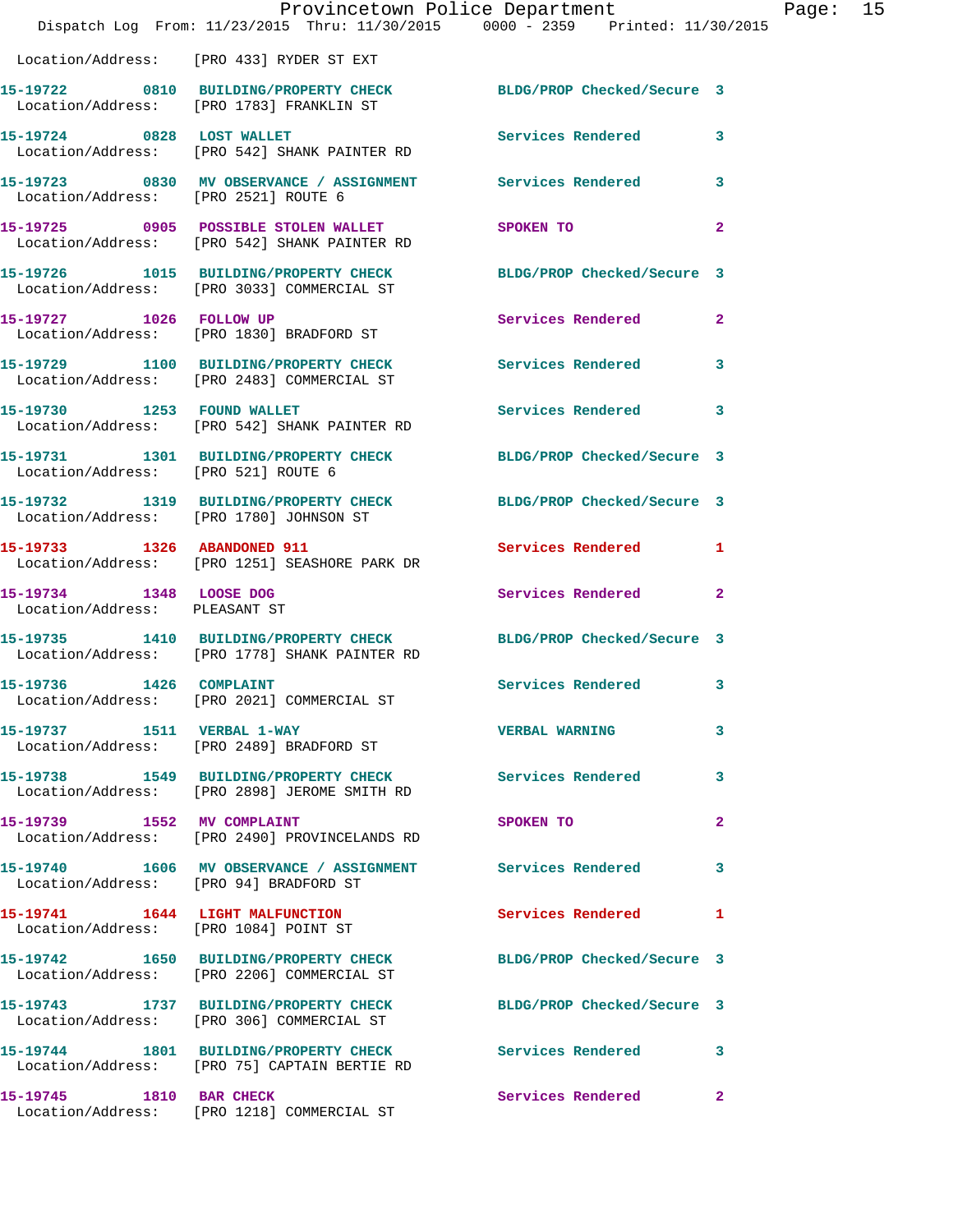|                                      | Provincetown Police Department                                                                                   |                            |                |
|--------------------------------------|------------------------------------------------------------------------------------------------------------------|----------------------------|----------------|
|                                      | Dispatch Log From: 11/23/2015 Thru: 11/30/2015 0000 - 2359 Printed: 11/30/2015                                   |                            |                |
|                                      | 15-19746 1832 BOAT/HARBORMASTER Could Not Locate<br>Location/Address: [PRO 3259] MACMILLAN WHARF                 |                            | $\overline{2}$ |
| Location/Address: [PRO 521] ROUTE 6  | 15-19747 1905 BUILDING/PROPERTY CHECK                                                                            | BLDG/PROP Checked/Secure 3 |                |
|                                      | 15-19748 1943 BUILDING/PROPERTY CHECK BLDG/PROP Checked/Secure 3<br>Location/Address: [PRO 433] RYDER ST EXT     |                            |                |
| Location/Address: [PRO 3287] ROUTE 6 | 15-19749 1954 BUILDING/PROPERTY CHECK BLDG/PROP Checked/Secure 3                                                 |                            |                |
|                                      | 15-19750 2033 BUILDING/PROPERTY CHECK BLDG/PROP Checked/Secure 3<br>Location/Address: [PRO 1783] FRANKLIN ST     |                            |                |
|                                      | 15-19751 2125 BUILDING/PROPERTY CHECK BLDG/PROP Checked/Secure 3<br>Location/Address: [PRO 2543] MACMILLAN WHARF |                            |                |
|                                      | 15-19752 2141 BUILDING/PROPERTY CHECK BLDG/PROP Checked/Secure 3<br>Location/Address: [PRO 545] SHANK PAINTER RD |                            |                |
|                                      | 15-19753 2155 BUILDING/PROPERTY CHECK<br>Location/Address: [PRO 1638] COMMERCIAL ST                              | BLDG/PROP Checked/Secure 3 |                |
|                                      | 15-19754 2321 BUILDING/PROPERTY CHECK BLDG/PROP Checked/Secure 3<br>Location/Address: [PRO 530] SHANK PAINTER RD |                            |                |
|                                      | 15-19755 2356 LOST/FOUND PROPERTY Services Rendered<br>Location/Address: [PRO 3443] COMMERCIAL ST                |                            | 3              |

Page: 16

## **For Date: 11/30/2015 - Monday**

Location/Address: BRADFORD ST + CENTER ST

| 15-19756 0001 LOBBY TRAFFIC            | Location/Address: [PRO 542] SHANK PAINTER RD                                           | <b>Services Rendered</b>   | $\overline{2}$ |
|----------------------------------------|----------------------------------------------------------------------------------------|----------------------------|----------------|
| Location/Address:                      | [PRO 710] BRADFORD ST                                                                  | BLDG/PROP Checked/Secure 3 |                |
|                                        | Location/Address: [PRO 3430] COMMERCIAL ST                                             | <b>Services Rendered</b>   | $\mathbf{3}$   |
|                                        | Location/Address: RYDER ST + BRADFORD ST                                               | <b>Services Rendered</b>   | $\mathbf{3}$   |
|                                        | 15-19761  0101 BUILDING/PROPERTY CHECK<br>Location/Address: [PRO 526] RYDER ST EXT     | <b>Services Rendered</b>   | $\mathbf{3}$   |
|                                        | 15-19762 0102 MV OBSERVANCE / ASSIGNMENT<br>Location/Address: BRADFORD ST + HOWLAND ST | Services Rendered          | $\mathbf{3}$   |
|                                        | 15-19763 0125 BUILDING/PROPERTY CHECK<br>Location/Address: [PRO 1638] COMMERCIAL ST    | BLDG/PROP Checked/Secure 3 |                |
|                                        | 15-19764 0130 BUILDING/PROPERTY CHECK<br>Location/Address: [PRO 1783] FRANKLIN ST      | BLDG/PROP Checked/Secure 3 |                |
|                                        | 15-19765 0220 BUILDING/PROPERTY CHECK<br>Location/Address: [PRO 353] COMMERCIAL ST     | BLDG/PROP Checked/Secure 3 |                |
| 15-19766 0243 ALARM - FIRE             | Location/Address: [PRO 2637] COMMERCIAL ST                                             | <b>False Alarm</b>         | $\mathbf{1}$   |
|                                        | 15-19767 0401 BUILDING/PROPERTY CHECK<br>Location/Address: [PRO 516] RACE POINT RD     | BLDG/PROP Checked/Secure 3 |                |
| Location/Address: [PRO 94] BRADFORD ST | 15-19768 0503 BUILDING/PROPERTY CHECK                                                  | Services Rendered          | 3              |
|                                        | 15-19769 0528 MV OBSERVANCE / ASSIGNMENT Services Rendered                             |                            | 3              |